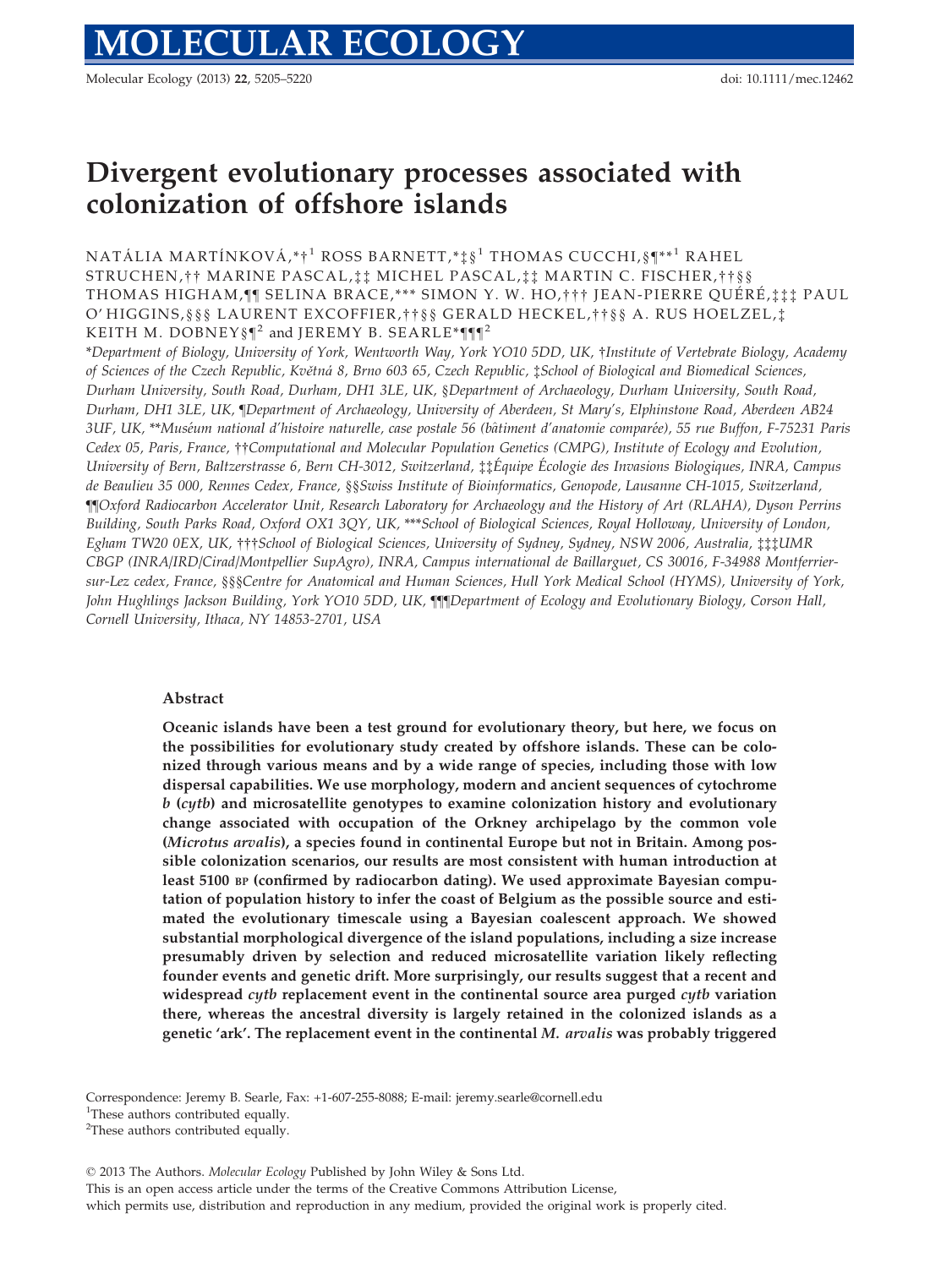by anthropogenic causes (land-use change). Our studies illustrate that small offshore islands can act as field laboratories for studying various evolutionary processes over relatively short timescales, informing about the mainland source area as well as the island.

Keywords: demographic analysis, genetic replacement, island colonization, Microtus arvalis, phylogeography

Received 5 May 2013; revision received 2 July 2013; accepted 9 July 2013

# Introduction

Marine islands were pivotal settings for the development of evolutionary theory (Wallace 1880) and continue to inspire evolutionary biologists today (Grant 2008). They tend to be ecologically simple and distinctive compared with mainland settings, with fewer competitors and predators, a different food supply and environmental conditions and a smaller living space, all factors that promote rapid and perhaps substantial evolutionary change relative to mainland source populations. Studies on islands have therefore provided insights into evolutionary processes such as species radiations (Emerson 2002) and the generation of evolutionary novelty (Lachaise et al. 2000).

Marine islands are also interesting for the varied ways in which they can be colonized. First, for islands separating from a mainland, some species may already be present at island formation. Second, islands may be colonized by natural 'sweepstake' dispersal (Simpson 1940). Finally, species may be introduced into islands by humans.

Many of the classic systems for the study of island evolution, particularly species radiations, have involved oceanic islands or archipelagos colonized by sweepstake dispersal, for example Darwin's finches on the Galapagos and Hawaiian drosophila. However, here we consider offshore islands, which can be colonized by all three mechanisms, providing rich opportunities for evolutionary studies, notably of poor dispersers such as small mammals (Berry 1996).

Offshore islands around the Atlantic coast of Europe were formed by end-glacial sea level rise, and thus, small mammals currently found on them may have already been present prior to island separation, and perhaps even before the last glacial maximum (LGM; c. 20 000 BP: Ehlers & Gibbard 2004), if local conditions were compatible with survival (Beirne 1952; Martínková et al. 2007). Alternatively, the small mammals could have been introduced by humans, for example, within bedding/fodder for livestock (Corbet 1961). Sweepstake dispersal, by rafting on floating masses of vegetation (Morrison et al. 1992) or walking over ice (White & Searle 2008), is also a possibility.

In this study, we aim to distinguish between these different modes of colonization of a European offshore archipelago (Orkney) by a small mammal (the common vole Microtus arvalis) and to document evolutionary change in that species postcolonization. Microtus arvalis is a ground-living, grass-eating small rodent that is common in agricultural meadows (Niethammer & Krapp 1982). The species is widespread in western continental Europe, although it is absent from Britain and Fennoscandia (Fig. 1a). Therefore, the whole British landmass separates the M. arvalis populations in continental Europe and on Orkney. The only species of Microtus in mainland Britain and other islands off mainland Britain is Microtus agrestis, which, like M. arvalis, has a wide continental European range (Shenbrot & Krasnov 2005). The two species belong to unrelated lineages within Microtus (Fink et al. 2010; Martínková & Moravec 2012).

The colonization history of a population can be inferred through comparisons with potential source populations. If the presence of the Orkney vole is explained by glacial survival or sweepstake dispersal, then surviving representatives of the source populations are no longer available, because there are no extant populations suitably close to Orkney. However, human introduction can come from a distance, and the most likely source area is represented by the closest coastal part of the continental European range of the same mitochondrial lineage as found on Orkney, that is, northern France and Belgium (Haynes et al. 2003; Tougard et al. 2008). For this reason, we focus on this potential source area in our analyses and consider whether such a human introduction is feasible or whether one of the other modes of colonization is more likely.

To explore the colonization history of the Orkney vole and the evolutionary change since colonization, we compare populations from Orkney and the potential source area using mitochondrial DNA sequences and microsatellites. We also use archaeological deposits of the species from Orkney for ancient DNA (aDNA) sequencing and radiocarbon dating (two Orkney vole bones have previously been radiocarbon-dated [Hedges et al. 1987] using technology now outdated), to obtain a more detailed temporal dimension to the colonization history and to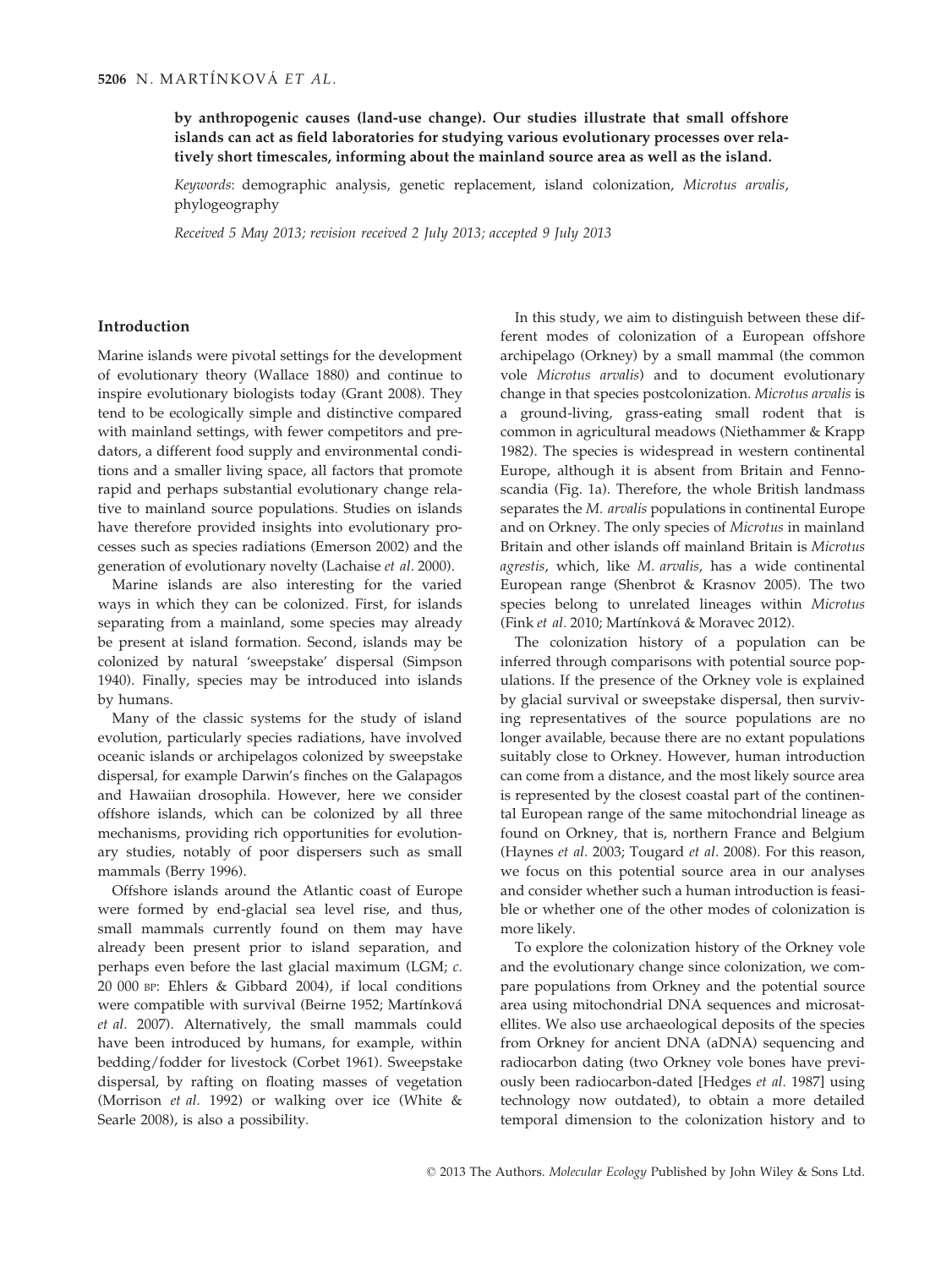

Fig. 1 The morphological variation of the first lower molar  $(M_1)$  among modern Microtus arvalis populations. (a) Sampling localities within its western and central European range (Shenbrot & Krasnov 2005) (in grey). Note that the three Spanish localities and the three Italian localities are treated as single entries in Fig. 1e and Table S1 (Supporting information). (b) Position of the 18 landmarks and 12 semi-landmarks on the  $M_1$  occlusal view. (c) Scatter plot of the first two principal component scores depicting overall M<sup>1</sup> shape variation. (d) Diagram showing the  $M_1$  shape change associated with the PC1 scores by 0.1 units in the positive direction (black) against the mean shape (grey). (e) Box plot showing log-transformed centroid size variation of the  $M_1$ .

support a demographic analysis. Finally, we use geometric morphometrics of a molar tooth as a marker for morphological evolution. This work provides a more sophisticated assessment of colonization and evolution of

the Orkney vole than has previously been possible (Berry & Rose 1975; Corbet 1986; Haynes et al. 2003; Thaw et al. 2004; Gorman & Reynolds 2008). More generally, this case study provides new insights into not only short-term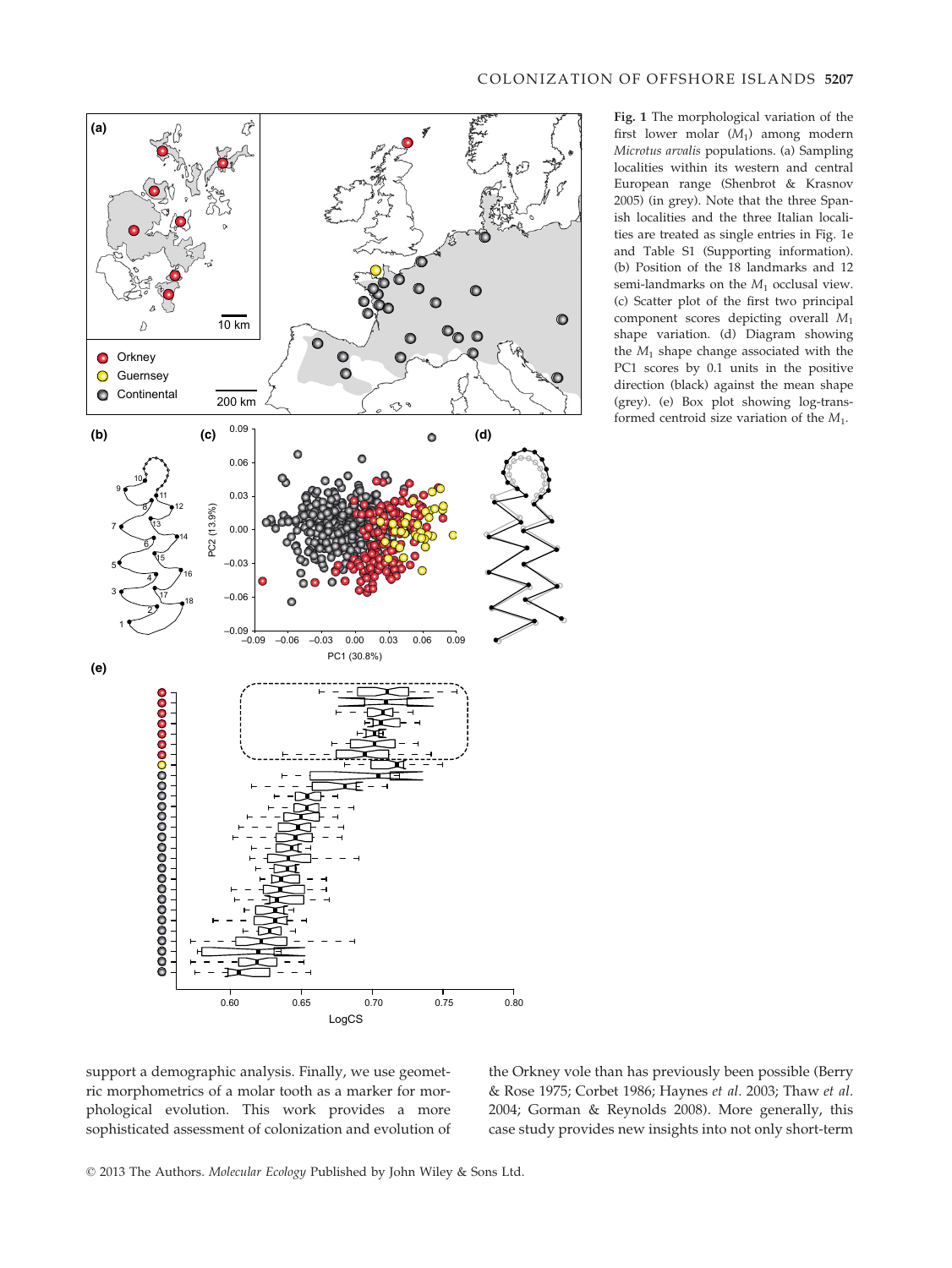| Table 1 Microsatellite comparison of Microtus arvalis in Orkney and continental Europe, including diversity indices for all       |  |  |  |  |  |  |  |
|-----------------------------------------------------------------------------------------------------------------------------------|--|--|--|--|--|--|--|
| populations sampled and approximate Bayesian computation selection of most likely continental population for the Orkney coloniza- |  |  |  |  |  |  |  |
| tion. For map of localities, see Fig. S1 (Supporting information)                                                                 |  |  |  |  |  |  |  |

| Locality               | Country/Orkney<br>Island | Latitude | Longitude | Number<br>of specimens | mtDNA lineage | $A_{R}$     | H          | $\Delta_C$               |
|------------------------|--------------------------|----------|-----------|------------------------|---------------|-------------|------------|--------------------------|
| Stalhille              | Belgium                  | 51.21    | 3.07      | 26                     | Western-North | 5.69(1.90)  | 0.72(0.15) | 2.03                     |
| Pihen lès Guînes       | France                   | 50.87    | 1.79      | 22                     | Western-North | 7.02(2.08)  | 0.78(0.17) | 2.24                     |
| Daubeuf                | France                   | 49.78    | 0.52      | 20                     | Western-North | 6.65(2.51)  | 0.73(0.25) | 2.24                     |
| Alflen                 | Germany                  | 50.18    | 7.04      | 22                     | Western-North | 6.62(1.66)  | 0.80(0.09) | 2.27                     |
| Clérmont-Ferrand       | France                   | 45.78    | 3.08      | 23                     | Western-North | 6.06(2.21)  | 0.70(0.23) | 2.62                     |
| Avallon                | France                   | 47.85    | 3.90      | 22                     | Western-North | 6.74(1.84)  | 0.78(0.13) | 2.63                     |
| Aiffres                | France                   | 46.29    | $-0.41$   | 22                     | Western-South | 7.59(3.34)  | 0.73(0.27) | 2.66                     |
| Fressenneville         | France                   | 50.07    | 1.58      | 24                     | Western-North | 6.84(2.23)  | 0.73(0.23) | 2.71                     |
| Thaon                  | France                   | 49.26    | $-0.46$   | 24                     | Western-North | 7.19(2.76)  | 0.74(0.24) | 2.72                     |
| Ste Marie du Mont      | France                   | 49.38    | $-1.23$   | 20                     | Western-North | 6.72(2.88)  | 0.69(0.28) | 2.91                     |
| Schiltach              | Germany                  | 48.30    | 8.34      | 20                     | Western-North | 5.30 (1.58) | 0.74(0.11) | 2.94                     |
| Veurne                 | Belgium                  | 51.07    | 2.66      | 26                     | Western-North | 4.09(0.95)  | 0.65(0.11) | 3.02                     |
| Baie d'Aiguillon       | France                   | 46.30    | 1.17      | 15                     | Western-South | 7.76 (3.38) | 0.74(0.26) | $\overline{\phantom{0}}$ |
| St Jean le Thomas      | France                   | 48.73    | $-1.51$   | 10                     | Western-North | 4.07(2.13)  | 0.59(0.24) | $\overline{\phantom{0}}$ |
| Dinteloord             | Netherlands              | 51.64    | 4.37      | 12                     | Central       | 4.68(1.59)  | 0.66(0.24) |                          |
| Heerenveen             | Netherlands              | 52.96    | 5.93      | 13                     | Central       | 6.04(2.08)  | 0.75(0.23) |                          |
| <b>Harray Stenness</b> | Mainland, Orkney         | 59.02    | $-3.20$   | 23                     | Western-North | 5.01(2.31)  | 0.62(0.26) |                          |
| Settiscarth            | Mainland, Orkney         | 59.05    | $-3.10$   | 26                     | Western-North | 4.35(1.88)  | 0.60(0.27) |                          |
| St Ola                 | Mainland, Orkney         | 58.94    | $-2.95$   | 19                     | Western-North | 3.79 (1.94) | 0.50(0.31) | $\overline{\phantom{0}}$ |
| Whitemill Bay          | Sanday, Orkney           | 59.30    | $-2.55$   | 19                     | Western-North | 2.11(1.60)  | 0.23(0.26) | $\overline{\phantom{0}}$ |
| Wind Wick              | S Ronaldsay, Orkney      | 58.76    | $-2.94$   | 20                     | Western-North | 1.83(1.14)  | 0.21(0.26) | $\overline{\phantom{0}}$ |
| Grimness               | S Ronaldsay, Orkney      | 58.82    | $-2.91$   | 20                     | Western-North | 2.17(1.21)  | 0.24(0.26) |                          |
| Loch of Swartmill      | Westray, Orkney          | 59.29    | $-2.92$   | 21                     | Western-North | 2.16(1.50)  | 0.26(0.31) |                          |
| <b>Ness</b>            | Westray, Orkney          | 59.24    | $-2.87$   | 23                     | Western-North | 1.73(1.19)  | 0.19(0.29) |                          |

 $A_R$ : mean allelic richness over loci. H: mean heterozygosity over loci; values in parentheses are standard deviations.  $\Delta_C$ : average distance between the observed and 1000 simulated summary statistics computed over the three Mainland Orkney populations for each continental population (c) to find the most likely source population for the colonization of Orkney by M. arvalis (smallest value). Only samples of 19 or more individuals were used for this analysis. The populations on Mainland Orkney were considered to best represent the colonized area, because of retention of high diversity (see also Fig. 3).

evolutionary changes in offshore islands, but also the mainland areas with which they are being compared.

# Materials and methods

## Specimens

Details of all Microtus arvalis specimens used in this study are listed in Tables 1 and 2 and Tables S1–S3 (Supporting information) and mapped in Figs 1 and 2 and Figs S1 and S2 (Supporting information). Geometric morphometrics were applied to 553 modern specimens from 27 localities, while 651 M. arvalis specimens from 70 localities were used for the analysis of modern DNA (125 specimens were used in both cytb and microsatellite studies). Ancient DNA analysis was conducted on 37 archaeological specimens from eight localities. Nineteen of these were among 23 archaeological specimens used for radiocarbon dating, calibrated using Calib Rev. 5.0.1 (Stuiver & Reimer 1993) and IntCal04 (Reimer et al. 2004), with dates before present (BP) standardized to 1950 AD.

# Geometric morphometrics

Modern M. arvalis from populations in Orkney and continental Europe (Fig. 1a) were compared by geometric morphometrics of dental phenotype. Digital photographs of the first lower molar  $(M_1)$  were used to record two-dimensional Cartesian coordinates of 18 anatomical landmarks at the bases and tips of the lingual and labial cusps as well as 12 equidistant semilandmarks on a manually drawn curve along the anterior loop (Fig. 1b).

Digitization of landmarks and semi-landmarks was performed using TPSdig 2 (Rohlf 2010a). Position, orientation and scaling information from the raw coordinates were standardized by a generalized Procrustes analysis (GPA) using TPSrelw 1.49 (Rohlf 2010b). To combine landmarks and semi-landmarks in the GPA,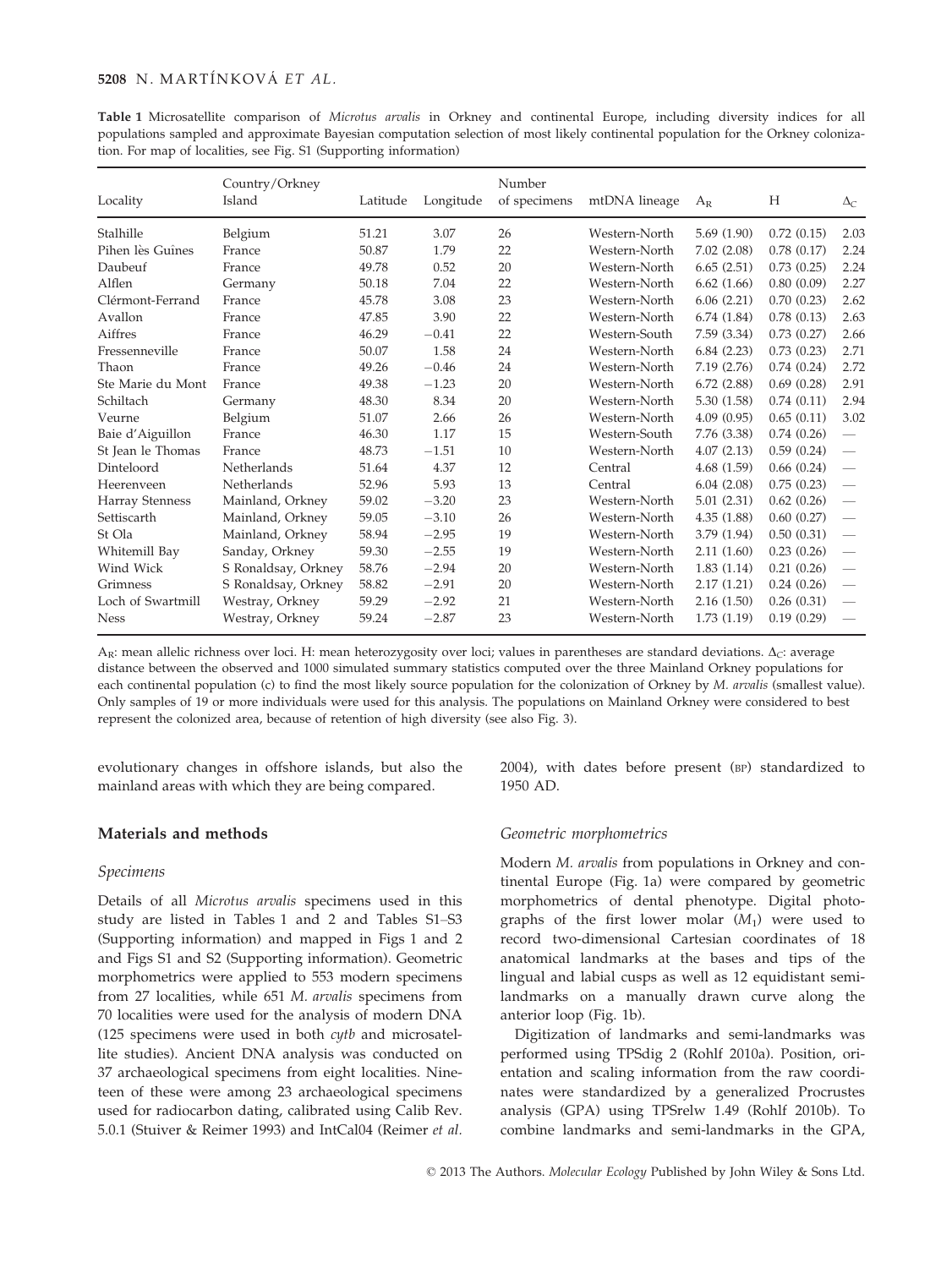| Laboratory number | Sample reference | Site name               | Island   | ${}^{14}C$ age BP | $95.4\%$ (2s) cal age ranges |
|-------------------|------------------|-------------------------|----------|-------------------|------------------------------|
| OxA 18324         | <b>R44</b>       | Point of Cott           | Westray  | $4555 \pm 40$     | cal BP 5050-5437             |
| OxA 18782         | <b>R37</b>       | Point of Cott           | Westray  | $4459 \pm 33$     | cal BP 4967-5288             |
| OxA 18325         | R45              | Point of Cott           | Westray  | $4451 \pm 38$     | cal BP 4884-5287             |
| OxA-18668         | R <sub>177</sub> | Ouanterness             | Mainland | $4414 \pm 27$     | cal BP 4869-5257             |
| $OxA-18784$       | R <sub>179</sub> | Ouanterness             | Mainland | $4400 \pm 33$     | cal BP 4861-5213             |
| OxA-18786         | R <sub>191</sub> | Skara Brae              | Mainland | $4199 \pm 33$     | cal BP 4622-4844             |
| $OxA-20309$       | <b>R84</b>       | Skara Brae              | Mainland | $4145 \pm 29$     | cal BP 4574-4823             |
| OxA-18664         | <b>R11</b>       | Skara Brae              | Mainland | $4124 \pm 28$     | cal BP 4529-4815             |
| $OxA-18663$       | R <sub>3</sub>   | Skara Brae              | Mainland | $3946 \pm 27$     | cal BP 4294-4515             |
| OxA-18787         | R <sub>194</sub> | Skara Brae              | Mainland | $3939 \pm 32$     | cal BP 4256-4514             |
| OxA-18669         | R <sub>193</sub> | Skara Brae              | Mainland | $3906 \pm 27$     | cal BP 4249-4419             |
| $OxA-18785$       | R <sub>189</sub> | Skara Brae              | Mainland | $3884 \pm 31$     | cal BP 4185-4418             |
| OxA-18666         | R23              | Holm of Papa Westray    | Westray  | $4089 \pm 29$     | cal BP 4448-4808             |
| OxA-18665         | R20              | Holm of Papa Westray    | Westray  | $4054 \pm 28$     | cal BP 4435-4784             |
| OxA 18328         | R <sub>126</sub> | Pierowall Quarry        | Westray  | $4000 \pm 45$     | cal BP 4298-4781             |
| OxA 18783         | R <sub>124</sub> | Pierowall Quarry        | Westray  | $3824 \pm 34$     | cal BP 4094-4406             |
| OxA 18327         | <b>R99</b>       | Pierowall Quarry        | Westray  | $3822 \pm 38$     | cal BP 4092-4406             |
| OxA-18350         | <b>R58</b>       | Howe                    | Mainland | $1860 \pm 28$     | cal BP 1721-1869             |
| OxA-18351         | <b>R59</b>       | Howe                    | Mainland | $1849 \pm 27$     | cal BP 1714-1865             |
| OxA-18667         | R <sub>62</sub>  | Howe                    | Mainland | $1469 \pm 24$     | cal BP 1308-1396             |
| $OxA-20310$       | R <sub>H3</sub>  | Green Hill, South Walls | Hoy      | $1100 \pm 24$     | cal BP 958-1060              |
| OxA-20481         | RH2              | Green Hill, South Walls | Hoy      | $993 \pm 27$      | cal BP 798-962               |
| OxA 18326         | R <sub>29</sub>  | Earl's Bu               | Mainland | $966 \pm 29$      | cal BP 795-932               |

Table 2<sup>14</sup>C dates and their calibrated age ranges for 23 Microtus arvalis mandibles collected from Orkney

the semi-landmarks along the anterior loop curve were constrained to slide along an estimated tangent at each sliding point using the bending energy method (Bookstein 1997).

The overall size parameter for the  $M_1$  is centroid size (square root of the sum of squared distances of landmarks and semi-landmarks from the centroid) and comparisons between populations use a box plot of logtransformed values produced with 'R' v. 2.13.1 (R Development Core Team 2011). The shape variables are the Procrustes coordinates obtained after the GPA, and variation among populations is displayed by principal component analysis (PCA) using MorphoJ 1.05c (Klingenberg 2011).

# Cytochrome b sequencing (modern DNA)

A total of 283 specimens of M. arvalis were sequenced from 18 localities in Orkney and 50 localities in continental Europe (particularly from around the potential area of human introduction: northern France and Belgium and inland from there). Total genomic DNA was isolated using the DNeasy Tissue Kit (Qiagen, Halden, Germany) and PCR-amplified using previously described primers (Table S4, Supporting information; Jaarola et al. 2004). PCR products were purified with QIAquick PCR purification kit (Qiagen) and commercially sequenced using BigDye Terminator Sequencing chemistry (Applied Biosystems, Foster City, CA, USA) with newly designed primers (Table S4, Supporting information) and run on ABI PRISM 3730xl sequencers (Applied Biosystems). Complete cytb sequences (1143 bp) were generated (GU190383–GU190665).

# Cytochrome b sequencing (ancient DNA)

All aDNA extractions were performed in a laboratory in Durham where no modern molecular biology or post-PCR work is undertaken and where Microtus were analysed for the first time. Before use, all materials and work surfaces were wiped with 10% bleach, and the workspace was UV-irradiated overnight. Samples of Microtus bone were excised using a scalpel blade and crushed within aluminium foil. The bone powder was incubated overnight on a rotator at 55  $^{\circ}$ C in 500 µL of extraction buffer (0.5M pH 8.0 EDTA, 0.1M pH 8.0 Tris, 0.05% w/v SDS) with 8  $\mu$ L of proteinase K (0.3 mg/ mL). Digested samples were then extracted using the Qiagen QIAquick PCR purification method, as described in Nichols et al. (2007). Final elutions of aDNA were collected in 50  $\mu$ L of TE buffer following the QIAquick protocol and stored at  $-20$  °C. Negative extraction controls (lacking bone powder) were also performed in parallel in a ratio of approximately 1:10.

Ancient DNA was successfully obtained from 37 specimens (of 190 attempted) from Neolithic to Viking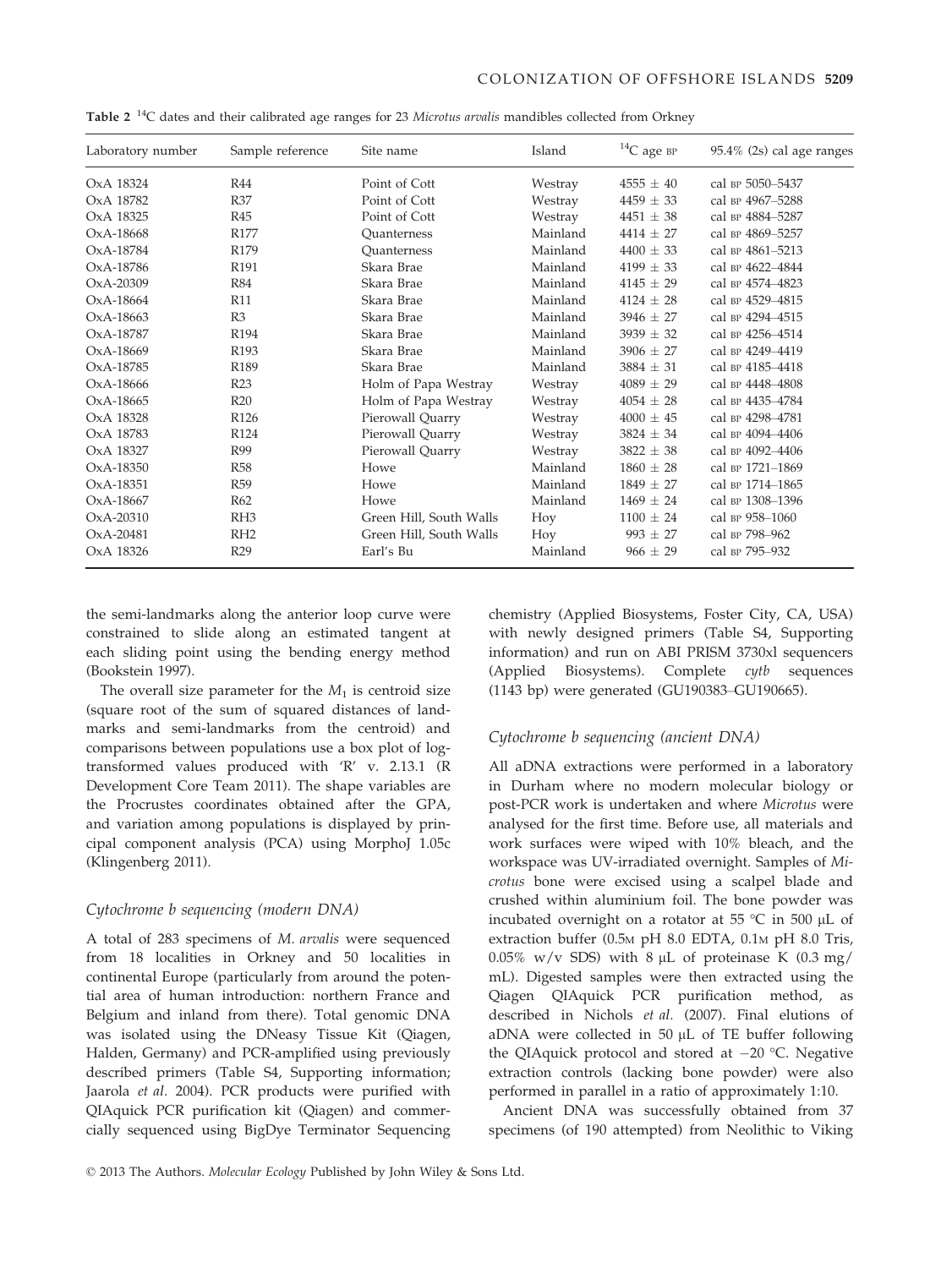

Fig. 2 Bayesian phylogenetic tree depicting all complete cytochrome b haplotypes of modern Microtus arvalis and localities where each phylogroup is found. Lineages labelled following previous authors (Haynes et al. 2003; Tougard et al. 2008): Orkney (red) within Western-North (yellow), Western-South (green), Central (dark blue), Eastern (light blue), Italian (purple), M. a. obscurus (grey). Posterior probability is presented for major clades only. Outgroup sequence in tree: Microtus levis, AY513819 (Jaarola et al. 2004). Grey shading: distribution of M. arvalis (Shenbrot & Krasnov 2005) where three *obscurus* localities are off the map to the east. Black arrow shows the most likely source locality of the Orkney voles, based on microsatellite data (see Table 1).

Age Orkney and Late Medieval Belgium (Table S3, Fig. S2, Supporting information). Partial cytb sequences (1130 bp) were generated through 8–9 overlapping PCRs (Table S4, Supporting information), with the missing cytb sequence at the 5'-end. Each PCR used  $2 \mu L$  of aDNA extract in a 25 µL volume with Hi-Fidelity Platinum Taq (Invitrogen, Carlsbad, CA, USA). Purification and sequencing of PCR products followed the protocols used for modern DNA.

As further checks on the aDNA authenticity additional to the negative extraction and PCR controls, two samples were internally replicated from bone powder (R59 and R60), producing identical sequences. All sequences with unique mutations not found in modern Orkney voles were amplified at least twice for confirmation. The regions of overlap between the PCR products were checked and found to be consistent. The assembled cytb coding regions for all ancient voles produced a readable protein sequence with no frameshift or nonsense mutations. M. arvalis is known to possess a nuclear copy of cytb (DeWoody et al. 1999) that is easily identifiable due to unique fixed mutations and insertions and was not amplified from any of the aDNA extracts.

Six samples (R44, R58, R125, R131, R189 and R191) were sent to Egham where the entire procedure, including extraction and amplification, was replicated. Two samples (R125 and R131) were sequenced in their entirety and produced identical sequences to those in Durham. Radiocarbon dating and high collagen levels found in 19 samples from Orkney that had been successful for aDNA extraction give corroborative evidence for good biochemical preservation of the samples.

#### Microsatellites

A total of 492 modern specimens from eight localities in Orkney and 16 localities in continental Europe from around the most probable area of introduction (northern France and Belgium and inland from there; Fig. S1, Supporting information) were typed at 14 nuclear microsatellite loci (Heckel et al. 2005; Jaarola et al. 2007; Walser & Heckel 2008): CRB5, INb, MAG6, MAG25, MAR003, MAR016, MAR063, MAR076, MAR080, MAR102, MAR113, MM1, MM8 and Moe02. PCR amplifications were performed with the Qiagen Multiplex kit using Gene Amp PCR System 9700 (Applied Biosystems), PCR fragments were separated on an ABI 3100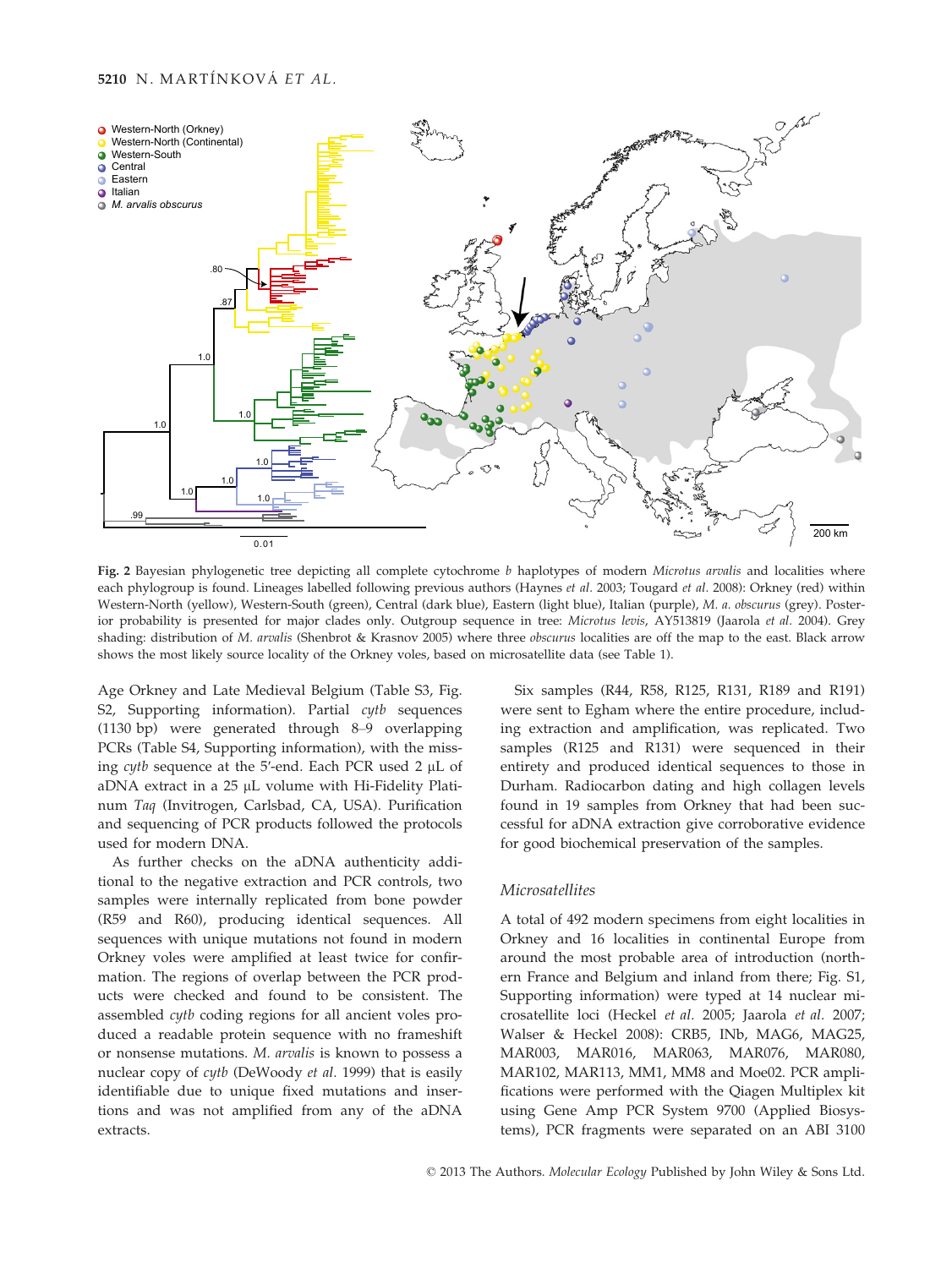sequencer (Applied Biosystems), and their lengths determined using GENEMAPPER 3.7 (Applied Biosystems).

For each locus and each population, tests for departure from Hardy–Weinberg equilibrium were performed with ARLEQUIN 3.12 (Excoffier et al. 2005), and significance levels were corrected for multiple testing using the sequential Bonferroni–Holm procedure (Rice 1989). There were no significant departures from equilibrium. Mean allelic richness over loci  $(A_R)$  was calculated with FSTAT version 2.9.3.2 (Goudet 1995) and the mean heterozygosity (H) over loci and population differentiation  $(F_{ST})$  with Arlequin.

## Phylogenetic analysis

For cytb, sequence chromatograms were assembled in Sequencher 4.5 (GeneCodes, Ann Arbor, MI, USA) and aligned manually in BioEdit (Hall 1999). Newly obtained modern DNA sequences were analysed together with previously published modern sequences (Martin et al. 2000; Haynes et al. 2003; Borkowska & Ratkiewicz 2008; Tougard et al. 2008). Using the 1143-bp alignment, this yielded a total of 395 sequences distributed among 173 haplotypes. These were derived from 124 localities (106 from continental Europe, 18 from Orkney). Microtus levis was used as an outgroup (Martínková & Moravec 2012).

A Bayesian phylogenetic tree of all modern sequences with the complete (1143 bp) *cytb* was estimated in MrBayes 3.1.2 (Ronquist & Huelsenbeck 2003). To avoid long-tree artefact (Marshall 2010), the Γ-distribution shape parameter  $\alpha$  was fixed to 1.0736. The value was obtained from the GTR+Γ substitution model selected by Akaike information criterion in MrModeltest 2.3 (Posada & Crandall 1998; Nylander 2004). The two separate Markov chain Monte Carlo (MCMC) analyses each comprised one cold and eleven heated chains. Samples were drawn from the posterior every 1000 steps over 10 million steps. The chain temperature was 0.06, and two chain swaps were attempted every step to optimize mixing. The first 3000 sampled trees were discarded as burn-in, with the resulting average standard deviation of split frequencies equal to 0.007. The 95% credibility interval of the tree length included a maximum-likelihood estimate of the tree length obtained from RAXML 7.2 (Stamatakis 2006).

Median-joining networks were constructed in Network 4.2 (Bandelt et al. 1999) with an equal transition/transversion ratio. The analysis was carried out using the 1130-bp alignment because aDNA sequences were included.

# Demographic analysis

For cytb, nucleotide and haplotype diversities (Nei 1987) and Ramos-Onsins & Rozas's (2002)  $R_2$  were determined using DNASP 5.1 (Rozas et al. 2003). The neutrality test statistics Tajima's (1989) D and Fu's (1997)  $F_s$  were estimated in Arlequin. This software was also used for mismatch distribution analysis (Rogers & Harpending 1992) to detect and date population expansions.

Radiocarbon-dated and modern M. arvalis cytb sequences were analysed using the program BEAST 1.5.1 (Drummond & Rambaut 2007), utilizing the 1130-bp alignment because of inclusion of aDNA sequences. For the Orkney data set, the GTR+Γ model of nucleotide substitution was selected using the Akaike information criterion. All BEAST analyses used this model, along with a strict molecular clock. A comparison using Bayes factors selected the constant-size coalescent prior as the most appropriate demographic model. With ancient sequences in the data set, the potential for undetected sequence errors to influence the analyses was also modelled in BEAST (Rambaut et al. 2009). All other parameters were co-estimated with the phylogeny, with samples drawn from the posterior every 1000 steps over a total of 10 million steps. The first 1 000 000 steps were discarded as burn-in. Acceptable mixing and convergence to stationarity were checked using the program TRACER 1.4.1 (Rambaut & Drummond 2007).

For modern DNA sequences from continental European populations, we used a demographic model simulating population expansion and used Bayes factors to compare a strict molecular clock, uncorrelated lognormal relaxed clock and uncorrelated exponential relaxed clock (Drummond et al. 2006). A model of exponential growth was identified as the best-fitting demographic model using Bayes factors. Samples were drawn from the Markov chain every 10 000 steps over a total of 100 million steps, with the first 30% of sampled trees discarded as burn-in. Estimated effective sample sizes were >200. Mean mutation rate was fixed to that obtained from the tip-dated sequence analysis described above, and each lineage that was expected to exhibit unique demographic history in the target time frame was analysed separately.

For the specific question of time of colonization of Orkney, we used the program IMa (Hey & Nielsen 2007) to estimate the splitting time between the modern Orkney sample ( $N = 57$  for mtDNA,  $N = 114$  for microsatellite loci) and European mainland samples from the potential area of human introduction: northern France, Belgium and nearby areas of Germany  $(N = 46$  for mtDNA,  $N = 92$  for microsatellite loci). Initial runs were performed to estimate parameters, followed by three replicate runs with different random number seeds to check for consistency of results (results from the final run reported). Input data were 1143-bp cytb sequences (assuming the HKY mutation model and the mean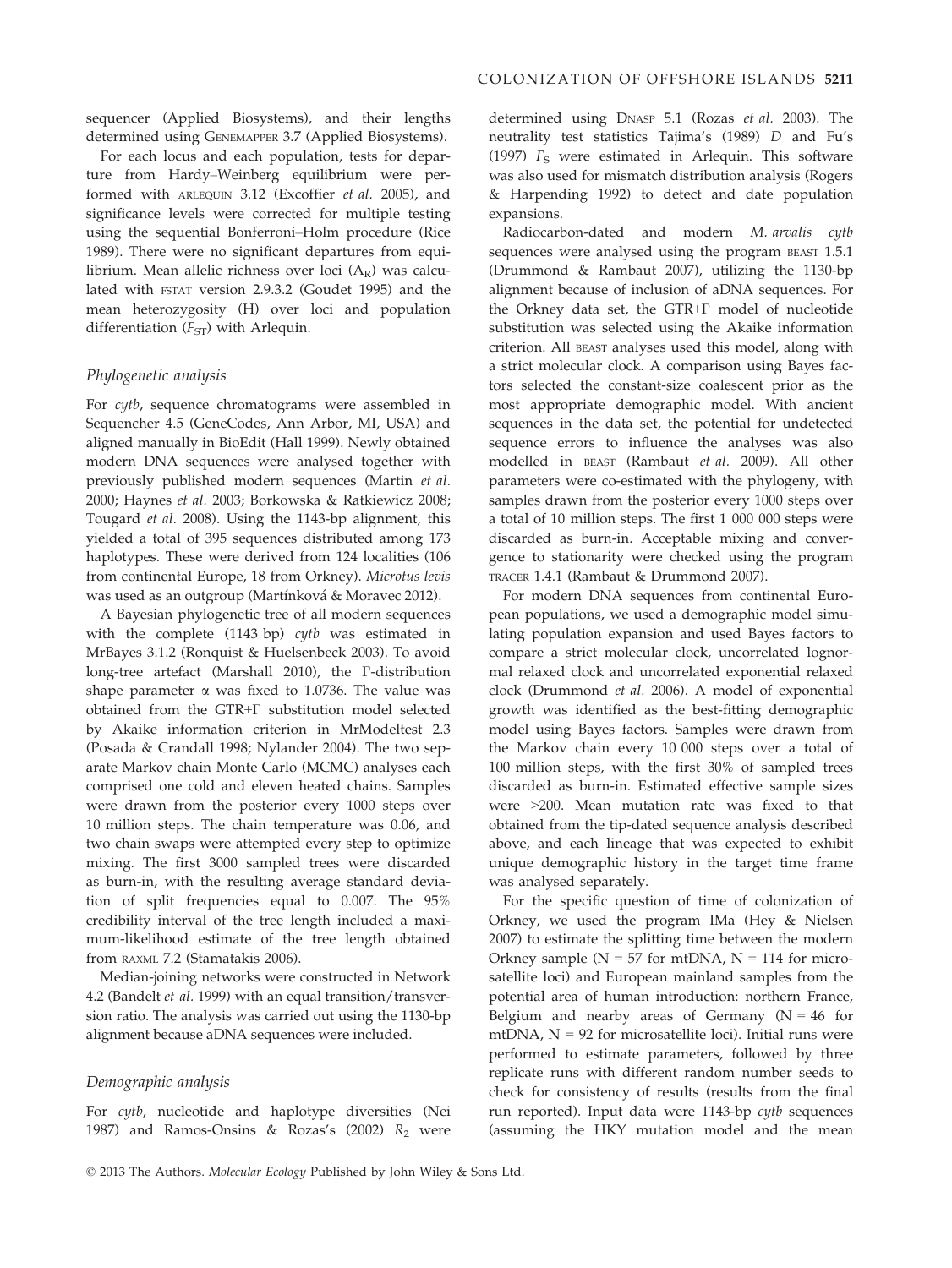mutation rate estimated in BEAST; priors on the range of mutation rate scalars were set one order of magnitude above and below) and 14 microsatellite loci. The inheritance scalar was set at 0.25. Metropolis coupling was implemented using 20 chains and a geometric heating model (term 1: 0.99; term 2: 0.95). The burn-in period was 7 h. Upper bounds were set for prior distributions for theta, migration rate and the splitting time. The final run saved 499 469 trees per locus and ran for 705 h (50 million steps following burn-in). Convergence was tested by ensuring that effective sample sizes exceeded 50 and parameter trend lines were flat.

We analysed the microsatellite data using approximate Bayesian computation (ABC) to estimate demographic parameters of the colonization history of Orkney by M. arvalis. Comparisons were made between the continental European and Mainland Orkney populations listed in Table 1 (and mapped in Fig. S1, Supporting information), except that the four continental populations with small sample sizes (15 individuals or fewer) were excluded. Again, we focused on populations from the region of continental Europe that most likely represented a source for the introduction. We specified an ABC model with 11 demographic parameters in which the Orkney population diverged from a continental population after a bottleneck. Moreover, both the Orkney and the continental populations were allowed to pass through independent bottlenecks. The bottleneck of the continental population could occur either before or after the colonization of Orkney. For simplicity, the model was simulated with instantaneous growth after all three bottleneck events. Further details are given in Data S1, Table S5 and Fig. S3 (Supporting information).

### Results

### Characteristics of the Orkney voles

Among extensive samples of Microtus arvalis collected from across their European range, it is clear that the island populations on Orkney (seven samples) and Guernsey (one sample) are highly distinctive compared with their continental counterparts in first lower molar morphology (Fig. 1). This relates to both size (the island voles generally had larger teeth: Fig. 1e) and shape (the Orkney voles were divergent from continental and insular European M. arvalis in the principal components scatter plot, with the  $M_1$  displaying a relatively broader anterior loop: Fig. 1c, d).

At the 14 microsatellite loci screened, the mean number of alleles per locus and heterozygosities were systematically lower in the Orkney populations than in northern France, Belgium and nearby areas of Germany

(Table 1), the areas of continental Europe from where introduced voles most likely originated. There was no overlap in heterozygosity values and the small overlap in mean number of alleles per locus related to Mainland Orkney populations, which had distinctly higher diversity values than other Orkney Island populations.

Overall  $F_{ST}$  between population samples was very high (0.382,  $P < 0.0001$ ) in agreement with previous studies on the species (e.g. Heckel et al. 2005). Pairwise comparisons between Orkney populations ranged from  $F_{ST} = 0.094$  to 0.682 (mean: 0.412) and between 0.007 and 0.346 for the continental populations (mean: 0.177; Table S6, Supporting information).

## Special features of the mitochondrial DNA variation

Together with previously published results, our new data confirm that M. arvalis of the same (Western-North) cytb lineage found today in France, Belgium, the Netherlands, Germany and Switzerland also occurs on Orkney (Fig. 2 and Table S2, Supporting information). Fig. 2 shows very clearly that the coastline of France and Belgium provides possible maritime access of the Western-North cytb lineage to Orkney, consistent with our contention that this is the most likely source region for an introduction of M. arvalis there.

In the Bayesian phylogenetic tree (Fig. 2) and the median-joining network (Fig. 3), the Orkney cytb sequences form an unsupported monophyletic clade within the Western-North lineage. However, within that context, the sequences are very distinct from those from coastal Belgium/France and other regions in continental Europe, separated by at least four mutations. Thus, despite detailed sampling of the Western-North lineage in general and along the coast of France and Belgium in particular (Fig. 2), we found no cytb sequences there that are clearly ancestral to those of the Orkney voles.

Instead, over this coastal region, an area of more than 10 000 km<sup>2</sup> (Table 3), a single mtDNA haplotype (and sequences separated by one mutation from it) is dominant. None of these haplotypes relate closely to the Orkney M. arvalis haplotypes (Fig. 3). This 'starburst' of the coastal French and Belgian sequences suggests their recent expansion and dispersal. A significant deviation from neutral expectation for Tajima's D and Fu's Fs, a small Rozas's  $R_2$  and a significant signal in pairwise DNA sequence comparisons in the mismatch distribution are consistent with this (Table 3).

Considering now the Orkney sequences, the same cytb lineage and two of the same haplotypes as those in modern specimens were also found in M. arvalis dating back to the Neolithic period (Fig. 3; Table S3, Supporting information). Interestingly, the central Orkney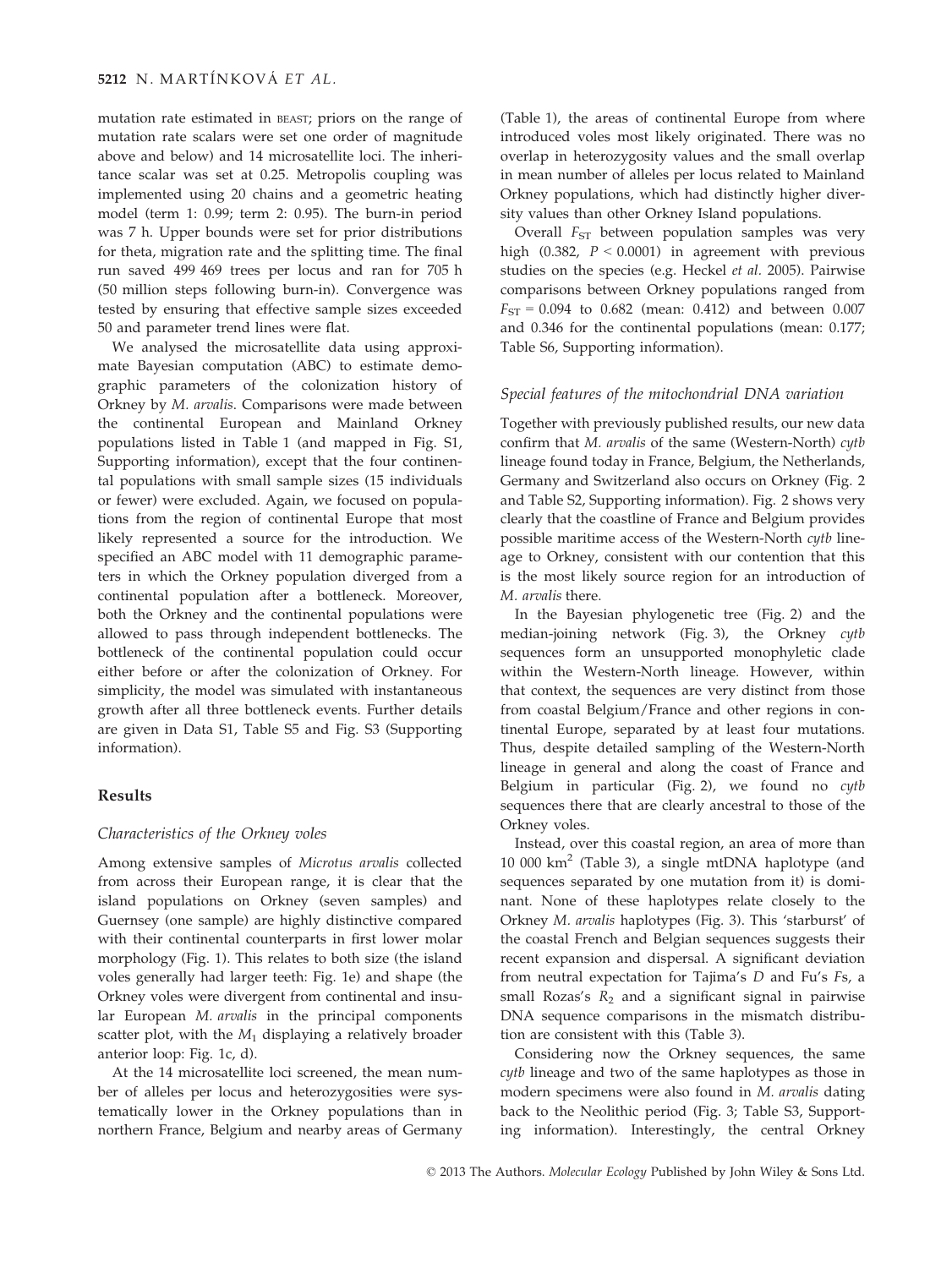

Fig. 3 Median-joining network showing all modern and ancient DNA haplotypes in the Western-North phylogroup of Microtus arvalis. The phylogroup is defined in Fig. 2. Node size is proportional to haplotype frequency and edge length to number of substitutions separating the haplotypes. Guernsey is an offshore island also analysed in the geometric morphometric analysis (see Fig. 1).

Table 3 Modern mtDNA comparison of Microtus arvalis in Orkney and continental Europe

|                                       | Coastal France and Belgium sampled* | Orkney Mainland       | All Orkney Islands sampled |
|---------------------------------------|-------------------------------------|-----------------------|----------------------------|
| Total area $(km^2)$                   | 10 439                              | 52                    | 73                         |
| Number of individuals sequenced       | 68                                  | 42                    | 97                         |
| Haplotype diversity $(h \pm SD)$      | $0.785 \pm 0.039$                   | $0.864 \pm 0.029$     | $0.911 \pm 0.108$          |
| Nucleotide diversity ( $\pi \pm SD$ ) | $0.00127 \pm 0.00017$               | $0.00356 \pm 0.00201$ | $0.00416 \pm 0.00227$      |
| Tajima's D                            | $-1.986$                            | $-1.102$              | $-1.167$                   |
| $Fu's F_s$                            | $-10.035$                           | $-1.455$              | $-3.014$                   |
| Rozas's $R_2$                         | 0.1616                              | 0.0739                | 0.0587                     |
| Mismatch distribution (SSD)           | 0.0042                              | 0.0112                | 0.0037                     |

Characteristics of the modern mtDNA sequences of M. arvalis from the Orkney archipelago and coastal regions of France and Belgium (where the Orkney M. arvalis most likely originated, see text) relating to the population expansion in the two areas. For neutrality test statistics and the mismatch distribution, significant values ( $P < 0.01$ ) consistent with population expansion are given in bold.

\*This included all localities within 100 km of the coast. The area sampled was estimated conservatively as a rectangle with one side given by the distance between the end localities along the coast and the other by the mean distance to the coast of all localities.

haplotype found in archaeological specimens from Mainland Orkney and Westray was detected in modern specimens from Westray and Burray not Mainland Orkney. A second haplotype was found in both archaeological and modern sequences from Mainland Orkney. Both archaeological and modern sequences from Mainland Orkney are represented by many haplotypes in the network (9 and 12, respectively), and there are five archaeological and two modern haplotypes from Westray (Fig. 3).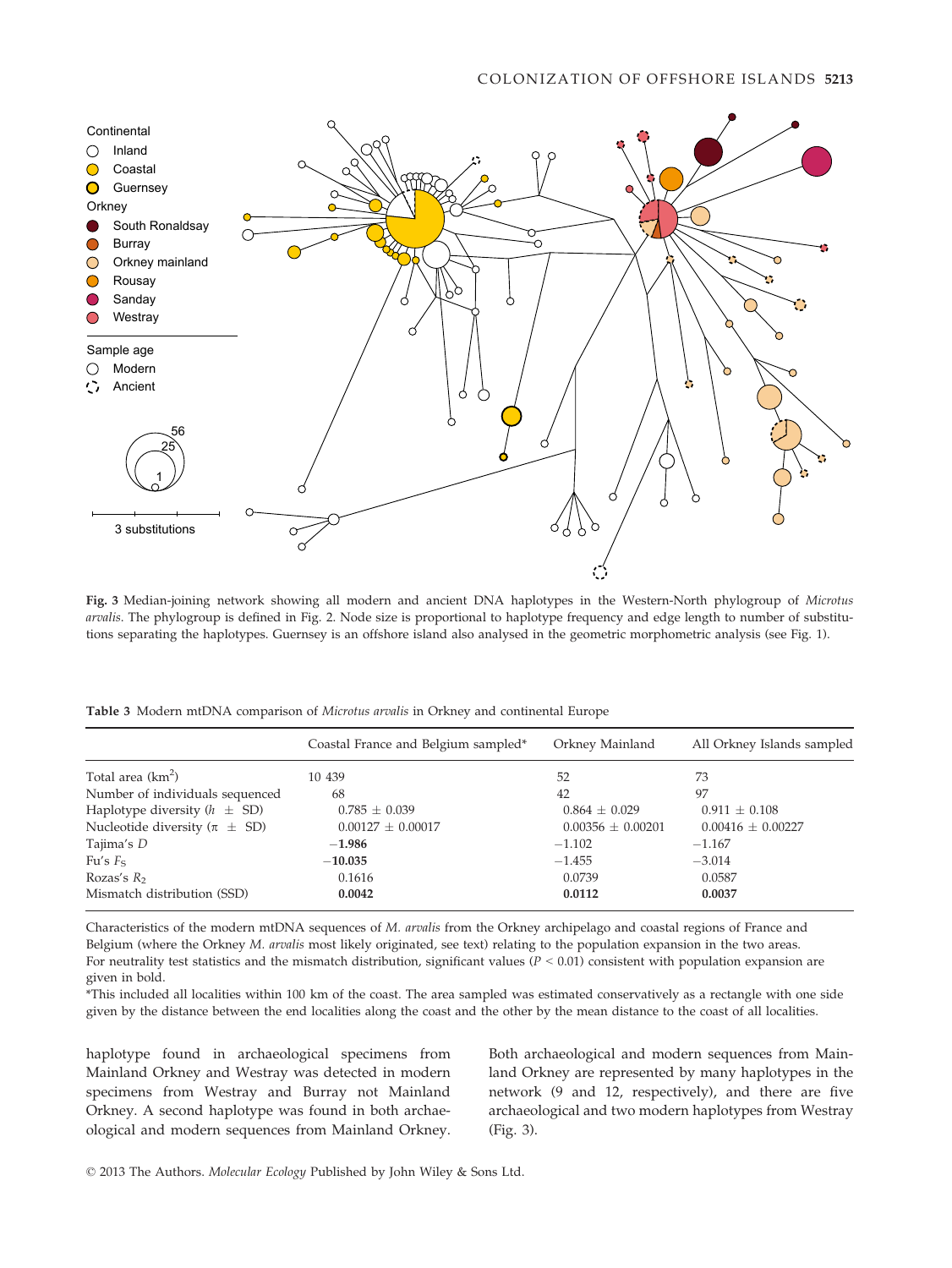# 5214 N. MARTINKOVÁ ET AL.

# A possible source area for the introduction of M. arvalis to Orkney

We used ABC on the microsatellite data to compare 12 current populations (both coastal and inland) from northern France, Belgium and nearby areas of Germany as possible source populations for Orkney voles (Table 1 and Fig. S1, Supporting information). Our results confirmed that, if M. arvalis were introduced to Orkney from this source region, they most likely originated from coastal Belgium/France (three of the four best-supported populations: Table 1) rather than inland continental populations. The best-supported modern source population is from Stalhille on the Belgian coast (Fig. 2 and Table 1) and geographically the closest point to Orkney within the distribution of the Western-North lineage.

## Time of colonization of Orkney

We obtained new  $^{14}C$  dates for 23 specimens from archaeological sites dating from the Late Neolithic period to the Viking Age (Table 2). The estimated dates are consistent with those of the archaeological contexts from which their bones were recovered. They show definitively that M. arvalis was present on Orkney at least 5100 BP. Two molecular analyses suggest that they did not arrive much earlier than this. An ABC analysis of microsatellites shows modal point estimates of time of colonization of Orkney that vary between 3000 and 5700 BP (between Stalhille, Belgian coast and three localities on Mainland Orkney). An IMa analysis (Hey & Nielsen 2007) of ancient and modern mtDNA sequences and microsatellites yields an estimated colonization time of 4515 years (90% CI: 2568–9019). Both analyses assume a single generation per year. Multiple generations (for which there is no evidence: Gorman & Reynolds 2008) would imply a more recent post-Neolithic colonization, which does not fit well with our new  $^{14}$ C dates (voles on Orkney at latest 5100 BP) and aDNA sequencing of archaeological specimens (same genetic lineage as the modern specimens).

While the radiocarbon and molecular dating indicate that voles arrived on Orkney about 5000 BP, the time to the most recent common ancestor (tMRCA) for the Orkney cytb sequences is much earlier, c. 15 400 years (95% CI of 8100–25 400 years), based on Bayesian coalescent analysis incorporating modern and ancient DNA data. Using the same mutation rate ( $\mu = 3.27 \times 10^{-7}$ mutations/site/year) as for Orkney sequences, the tMRCA for the sequences from coastal France/Belgium (the putative source area for the Orkney voles) is only 2356 years (95% CI of 723–4941 years). Mismatch analysis (Rogers & Harpending 1992) provides further evidence of the recentness of the derivation of the cytb sequences in this potential source area for the Orkney voles, showing an expansion beginning 1860 BP (95% CI: 1201–2665).

# Discussion

## Cytb mutation rate

Estimates of mutation rates for phylogeographical studies have traditionally been based on fossil calibrations, often founded on very incomplete information. For Microtus, Triant and DeWoody (2006) used a fossil calibration point of 1.5 Ma to provide a mutation rate for cytb of approximately  $8 \times 10^{-8}$  mutations/site/year. Although this is probably the best-substantiated fossilbased estimate of the cytb mutation rate for Microtus in the literature, we considered it inadequate for our needs. This is because the fossil calibration point likely has errors (it is not based on precisely dated geological events or fossil transitions) and is geologically very much earlier than the time frame for our study. Instead, we were able to calibrate our rate estimate using the aDNA sequences from radiocarbon-dated specimens as part of a Bayesian coalescent analysis. This method has the advantage of producing an estimate of the cytb mutation rate relevant to precisely the population that we were studying and the temporal scale of interest.

The mutation rate we obtained and used here  $(3.27 \times 10^{-7}$  mutations/site/year) was about four times higher than that of Triant and DeWoody (2006), but comparable to other aDNA-based estimates of mutation rate for a variety of species (Ho et al. 2011). Navascués & Emerson (2009) caution against possible upward bias of such aDNA-based estimates under extreme demographic scenarios, but there is a growing consensus in the literature that aDNA-based estimates are better than traditional fossil-based mutation rates, which are too low for dating divergences and demographic events that have occurred over the last few thousand years (Ho & Larson 2006; de Bruyn et al. 2011). With regard to our aDNA-based cytb mutation rate for M. arvalis, it is extremely close to that obtained for another Microtus, which used a very recent geological event as a calibration point (*M. agrestis*;  $3.89 \times 10^{-7}$  mutations/site/year; Herman & Searle 2011). This provides independent support for our aDNA-based estimate, although, as with all molecular dating, interpretations have to be viewed with caution.

## Colonization history of Orkney voles

It is striking that there is substantial cytb variation in M. arvalis in Mainland Orkney and over the whole archipelago (Fig. 3, Table 3). Island populations often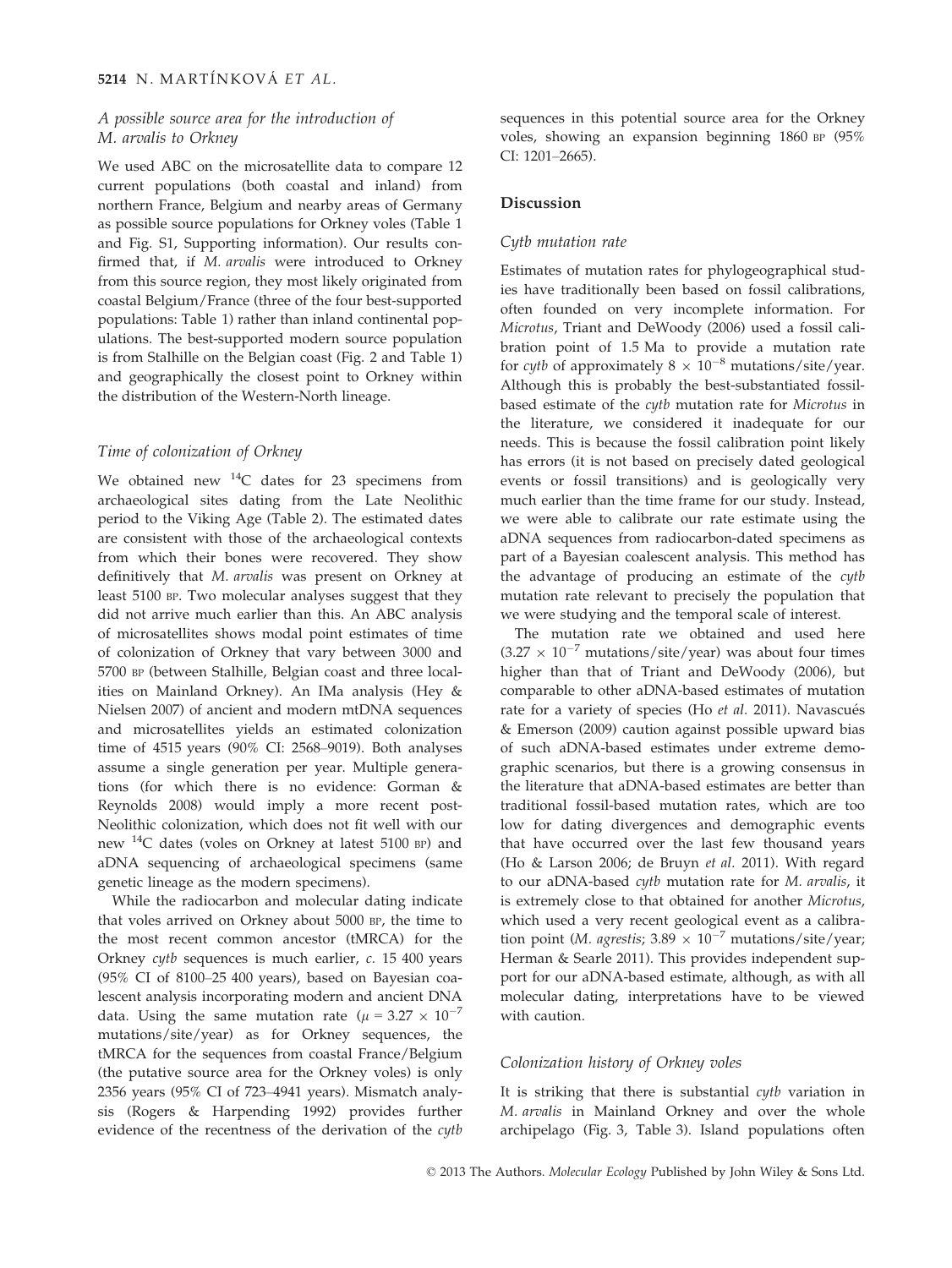show low genetic diversity (Frankham 1997). This can relate to small population sizes and/or population bottlenecks associated with colonization of islands, particularly by sweepstake dispersal or human introduction. The high cytb diversity could indicate that the Orkney population of M. arvalis represents an island relict of a previously continuous mainland population, perhaps dating back to before the LGM (Beirne 1952). This would fit with the long tMRCA for the molecular variation on Orkney, potentially dating back to 25 400 BP (within the 95% CI).

However, there are strong arguments against glacial survival of the Orkney vole population. First, the IMa analysis based on microsatellites and cytb and the ABC analysis based on microsatellites provide a date of arrival around 5000 BP, considerably more recent than the LGM. Second, all the other species of small mammals on Orkney are most reasonably viewed as human introductions (Yalden 1982), necessitating a special case for M. arvalis as a glacial survivor. Third, it is very difficult to make this special case given that M. arvalis is not a species currently associated with arctic or even moderately high latitude conditions. Its range extends eastward beyond Lake Baikal and yet barely traverses north of the 60th parallel (Fig. 2; Shenbrot & Krasnov 2005). Orkney was under or near a glacial ice sheet at the LGM (Bowen et al. 2002) and M. arvalis is not part of the fossil fauna known from Britain from the last glacial period (Yalden 1999; Currant & Jacobi 2001). Fourth, M. arvalis is not currently found in Britain (Fig. 2). It is therefore contrary to think that M. arvalis should be a glacial relict on Orkney rather than M. agrestis, when the latter occurs further north in Eurasia (beyond the 70th parallel) and is distributed throughout Britain, including on many offshore islands, while *M. arvalis* only occurs on Orkney. There have been no land connections between mainland Britain and Orkney after conditions ameliorated following the LGM (Yalden 1982), and hence why M. agrestis (and other wide-ranging small mammals in Britain, such as common shrews Sorex araneus and bank voles Myodes glareolus) failed to colonize Orkney. If M. arvalis did not survive on Orkney itself during the last glacial period, the absence of the species in Britain means there are no grounds to suggest sweepstake colonization from there. It is conceivable that there could have been sweepstake colonization of Orkney from Doggerland, the landmass connecting Britain, the Low Countries and Denmark until about 8000 BP (Weninger et al. 2008) – but this would require the survival of small mammals on floating mats of vegetation over a substantial marine gap between Doggerland and Orkney.

Thus, human introduction is by far the most likely explanation for the occurrence of M. arvalis on Orkney.

From the IMa and ABC dates, this introduction at about 5000 BP fits well with the earliest radiocarbon dates for archaeological M. arvalis from Neolithic contexts (5100 years old: Table 2) and the beginnings of the Neolithic culture on Orkney (5600 BP: Ritchie 2001; Schulting et al. 2010). Voles could have been brought to Orkney by Mesolithic hunter-gatherers, as early as c. 9000 BP, but no vole remains have been found in the one excavated Mesolithic site on Orkney (Lee & Woodward 2009), in contrast to their abundance at Neolithic and later sites (Yalden 1999; Thaw et al. 2004).

If, as appears most likely, the voles were introduced by Neolithic settlers about 5000 BP, various other implications flow from our molecular data, which are of considerable archaeological interest.

First, the introduction implies long-distance maritime travel by Neolithic people between continental Europe and Orkney, extending on findings from elsewhere (e.g. Broodbank 2006). Our study highlights the Belgian coastline as the most reasonable source of the Orkney voles on the basis of available genetic data. This suggests Neolithic cultural linkages between Belgium and Orkney, of worthwhile focus for future archaeological investigation. Microtus arvalis were not introduced successfully into mainland Britain, which is consistent with relatively direct transport to Orkney from the continental source area.

Second, if the introduction occurred about 5000 BP, then, because the tMRCA for the Orkney voles is so long (15 400 years), substantial numbers of female voles must have been introduced to explain the cytb variation observed in modern and archaeological Orkney voles. High genetic diversity is already evident in the 16 aDNA sequences dating to 4200 BP or earlier, separated by up to 10 mutations (Fig. 3 and Table S3, Supporting information) and which produce an estimate for the tMRCA (14 780 years; 95% CI of 4681– 36 379 years) similar to that of the full ancient and modern data set.

To explain a substantial number of voles arriving accidentally on Orkney implies transport of plentiful grass livestock bedding/fodder in which the vole stowaways could have survived. This in turn may suggest the direct movement of livestock as part of the proposed Neolithic linkage between Belgium and Orkney.

Alternatively, deliberate transport of voles onto Orkney could explain the large numbers introduced (Thaw et al. 2004). It is conceivable that voles were taken as food items, pets or for cultural/religious purposes – M. arvalis is docile in captivity (Berry 2000), so could theoretically have been 'tamed'. This suggestion of deliberate transportation of small rodents has a precedent: it has been argued that Pacific rats (Rattus exulans), now present on islands throughout Oceania,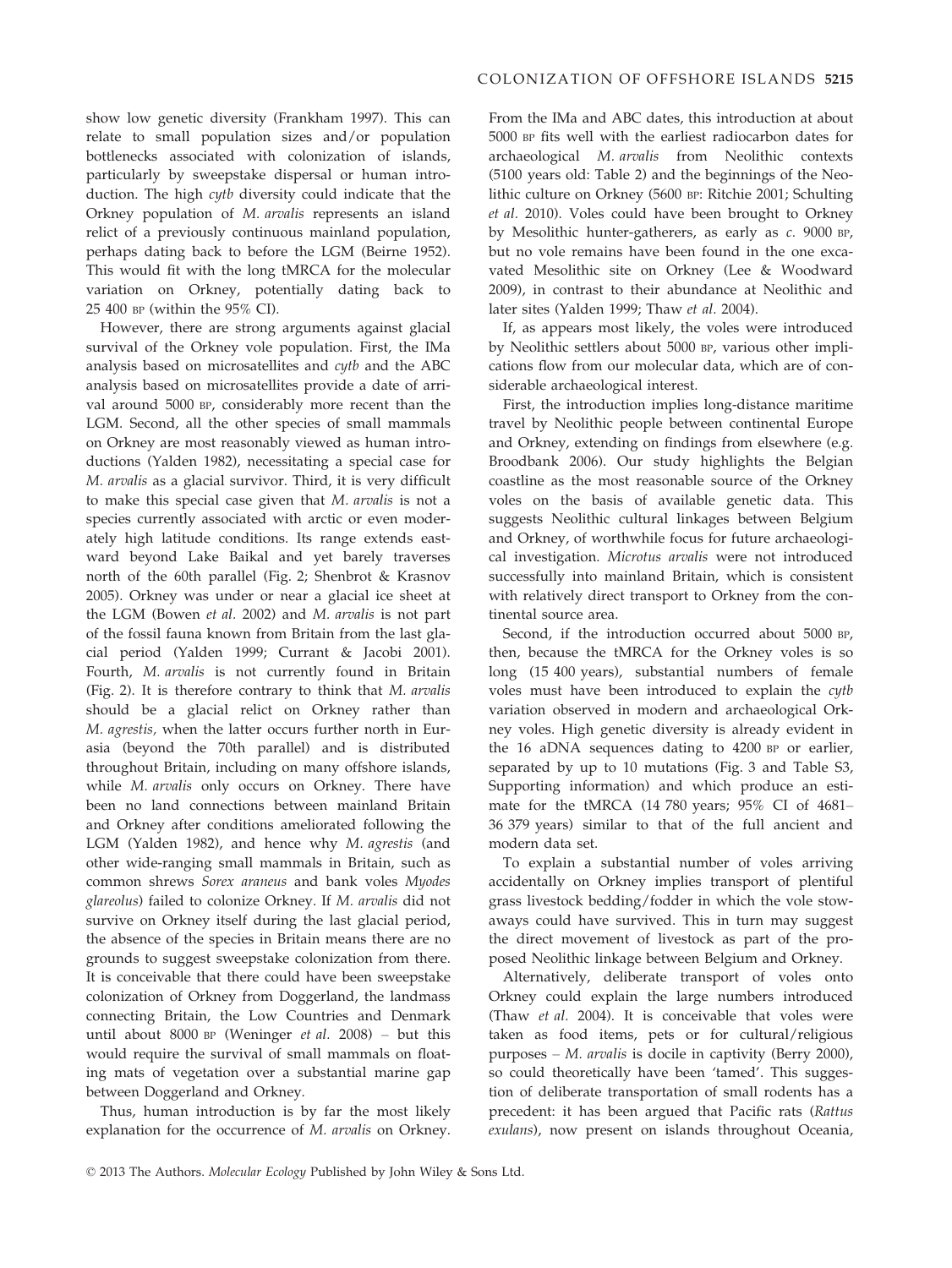were intentionally conveyed by Polynesians as a food source (Matisoo-Smith & Robins 2004).

# Evolutionary processes affecting voles on Orkney and the continental source area

Compared with continental European M. arvalis, those on Orkney and another offshore island (Guernsey) are divergent in terms of tooth morphology, including increased tooth size. For Orkney, this divergence may have occurred over c. 5000 years, if introduced during the Neolithic. In addition to having larger teeth, the Orkney and Guernsey M. arvalis have a larger body size than continental voles (Gorman & Reynolds 2008). Quick-evolving rodent gigantism has been described previously on islands of the northeast Atlantic (Corbet 1961; Angerbjorn 1986), but not within such a precisely defined time frame. A range of selective factors have been proposed to explain this gigantism, including an absence of small mammalian predators (Lomolino 1985), and a genetic basis for gigantism has been identified in island house mice (Chan et al. 2012). Elsewhere, we further explore the dynamics of morphological evolution for the Orkney M. arvalis using archaeological specimens (T. Cucchi, R. Barnett, N. Martínková, et al. submitted) extending substantially on previous studies (Berry & Rose 1975; Corbet 1986).

Despite their similarity in large tooth and body size, Guernsey and Orkney voles exhibit distinctive mtDNA haplotypes (Fig. 3). It is therefore most reasonable to consider that the Guernsey and Orkney voles attained their large body size independently. It is not clear whether Guernsey was colonized naturally before it became an island, as part of the continental European late glacial/ postglacial species expansion (Haynes et al. 2003; Heckel et al. 2005; Tougard et al. 2008), or whether the voles were introduced by people after it became an island (Gorman & Reynolds 2008). However, given that Guernsey voles are likely to come from the same general (northern France/Belgium) source area as the Orkney voles and that they are also different in mtDNA from current northern France/Belgium populations, there would be much interest in further detailed comparison of Orkney, Guernsey and northern France/Belgium voles.

In addition to the operation of selection in the evolution of Orkney voles suggested by morphology, stochastic processes appear to have been important based on microsatellites. The population on the largest island, Mainland Orkney, has retained much of the microsatellite variation found in continental Europe, while all the other Orkney Islands (which are considerably smaller: Fig. 1) show very low levels of microsatellite variation, consistent with founder events and genetic drift. Similar stochastic processes can also explain microsatellite variation among Scottish Island populations of common shrew (White & Searle 2007a).

Our findings with regard to morphology and microsatellites in *M. arvalis* are unsurprising in comparison with previous studies on island small mammals, but the results from our mtDNA analyses are more unexpected. Although the cytb sequences from Orkney and the proposed source area for the Orkney colonization both belong to the Western-North lineage of M. arvalis, the sequences are remarkably divergent given the time frame for colonization. Also, it might have been expected that (as for the microsatellites) variability would have been lower on Orkney than in continental Europe. In fact, the opposite is the case. Taking either the principal island (Mainland Orkney) or the whole archipelago, mtDNA diversity is higher in Orkney than in coastal France/Belgium (Table 3). Our dating analysis also shows that the mtDNA sequences in coastal France/Belgium have a much more recent derivation than the Orkney sequences.

So, here we are seeing another facet of evolution in association with the colonization of offshore islands, in this case occurring in the mainland population. The presence of derived sequences in coastal France/Belgium suggests a replacement event in M. arvalis, with one mtDNA type (the current type) replacing another (the Orkney type), similar to aDNA findings in other species (Barnes et al. 2002; Pergams et al. 2003; Hofreiter et al. 2007). The fact that there is an affiliation between coastal Belgium and Orkney on the basis of microsatellite genotypes argues against a complete population replacement (e.g. by extinction–recolonization) as an explanation for the mtDNA result. Instead, within-population processes of selective sweeps or genetic drift are implicated, and more likely expressed in the mtDNA data, as a single locus with small effective population size than in the microsatellite data. We cannot be sure what environmental factors promoted the replacement. There could, for instance, have been a local, unrecorded disease outbreak. However, it is notable that the replacement occurred over a period when M. arvalis populations would have changed dramatically due to human land-use change, and this appears the most likely driver of the replacement. Over several thousand years, sustained forest clearance in continental Europe (Rackham 1998; Cyprien et al. 2004) created new agricultural habitats and associated selection pressures that essentially expanded the opportunities for M. arvalis as a species that particularly exploits managed grassland (Niethammer & Krapp 1982). In such a habitat, M. arvalis populations can undergo massive population expansions and crashes (Delattre et al. 1992) that reduce longterm effective population size, promoting genetic change through drift. On Orkney (which saw the rapid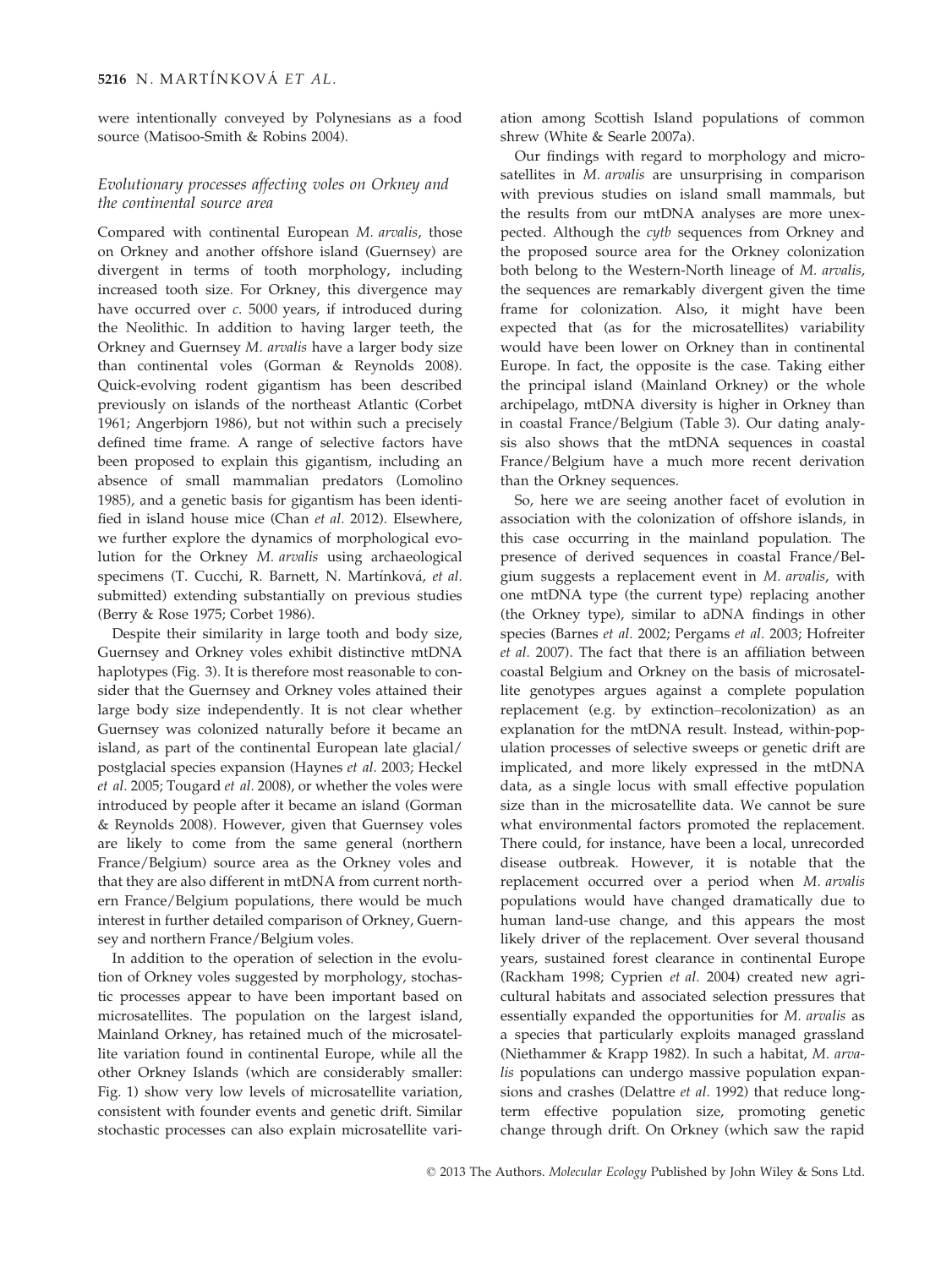decline of low shrubs and tree species with the arrival of Neolithic farmers: Bunting 1996), M. arvalis utilizes a range of open habitats and does not show the same dramatic population fluctuations as seen in parts of continental Europe (Gorman & Reynolds 2008).

# Offshore islands as field laboratories

There has been a tendency to view offshore island populations of small mammals (and other organisms with low density and low dispersal) as genetic deviants from the 'norm'. This is because studies of various species have shown results similar to ours for morphology (substantial change) and microsatellites (loss of variation) (Lomolino 1985; Frankham 1997; Boessenkool et al. 2007; Millien 2011). These have included detailed studies on small mammals such as wood mouse Apodemus sylvaticus (Angerbjorn 1986; Michaux et al. 1996), masked shrew Sorex cinereus (Stewart & Baker 1992) and common shrew (White & Searle 2007a,b, 2008).

However, as we have demonstrated with our M. arvalis mtDNA studies, island populations can also represent genetic 'arks', retaining the ancestral genetic variation, while evolutionary and other processes on the mainland may lead to a loss of that ancestral variation. Islands may have importance therefore in conservation of genetic variation. A further example involving human introduction of a small mammal onto an offshore island is provided by the Eurasian red squirrel Sciurus vulgaris. Thus, Irish red squirrels have genetic variants that apparently derive by introduction from Britain, but these are now absent in that source population (Finnegan et al. 2008; Searle 2008). For low density and low dispersal organisms such as small mammals, we suggest that genetic surveys of mainland areas should, where available, include populations from neighbouring offshore islands. It is very likely that those island populations will provide a new perspective on the temporal and spatial dynamics of the genetic variation in that region.

The 'ark' concept that we discuss here is of course more general. Populations colonizing new areas will take the genetic and nongenetic characteristics of the source population, and some of those characteristics may subsequently be lost in the source population but retained in the population in the new area. In this way, for instance, the United States is a 'linguistic ark' for various English words that would have been common in the British Isles at the time of settlement of North America by the British, but which have subsequently fallen into disuse in the homeland (e.g. 'fall' meaning 'autumn').

Returning to genetic characteristics of offshore islands, in addition to their potential as genetic 'arks', they also hold potential as field laboratories to study genetic change in the islands themselves. Compared with the classic evolutionary studies on oceanic islands, those based on offshore islands will tend to view events over shorter timescales and thus provide a different perspective on evolutionary processes. Offshore islands are particularly valuable for studying initial stages of diversification, with the opportunity (as in the current study together with T. Cucchi, R. Barnett, N. Martínková, et al. submitted) to follow island populations from their foundation to the present day using advanced genetic and morphometric tools as applied to modern and ancient populations of different ages. Extremely accurate dating of ancient populations may be possible (e.g. in archaeological settings). With this short time duration and close proximity to the mainland, there is also a greater chance to find the precise source area for the island colonization, which allows interesting comparison of evolutionary processes on the mainland and island. This brings us back to the value of offshore island populations in interpreting mainland processes. Offshore islands are an underutilized resource for evolutionary analysis, with great potential. In some ways, they represent study systems intermediate between those in a continental setting and those on oceanic islands; they have the simplicity of the oceanic island system yet are clearly relevant to continental situations.

## Acknowledgements

We dedicate this article to Michel Pascal, our outstanding coauthor, who died on 5 January 2013, and to Anne Brundle, who gave us access to much archaeological material and who died in 2012. We acknowledge receipt of a Marie Curie Intra European Fellowship (to N.M.), support from the Swiss National Science Foundation (projects 31003A-127377, 3100A0- 112072 and 3100-126074) to L.E. and G.H., funding from SYN-THESYS2 made available by the European Community Research Infrastructure under FP7 ('Synthesis of Systematic Resources', 226506-CP-CSA-Infra) to S.B., a Wellcome Trust University award to K.M.D. (GR071037) and overarching funding from the Arts and Humanities Research Council (project grant 119396). We thank V. Bretille, A. Frantz, M. Fuster, N. Gould, J. Herman, E. Jones, S. Martínek, R. Marwick, J. Michaux, S. Montuire, J. Pauperio, C. Scott, C. Tougard, B. Walther and N. Wheale for field specimens, T. White for assistance with IMa runs, and A. Ritchie, L. Shepherd and A. Sheridan for archaeological advice. We are grateful to the following for museum and archaeological samples: J. Barrett (MacDonald Institute, University of Cambridge), A. Brundle (Orkney Museum), C. David (Guernsey Museum), A. Ervynck (Flemish Heritage Institute), L. Gordon (Smithsonian Institute), J. Herman (National Museums of Scotland), D. Lee (Orkney College), R. Sabin (British Museum - Natural History, London) and G. Veron (Muséum national d'histoire naturelle, Paris).

## References

Angerbjorn A (1986) Gigantism in island populations of wood mice (Apodemus) in Europe. Oikos, 47, 47–56.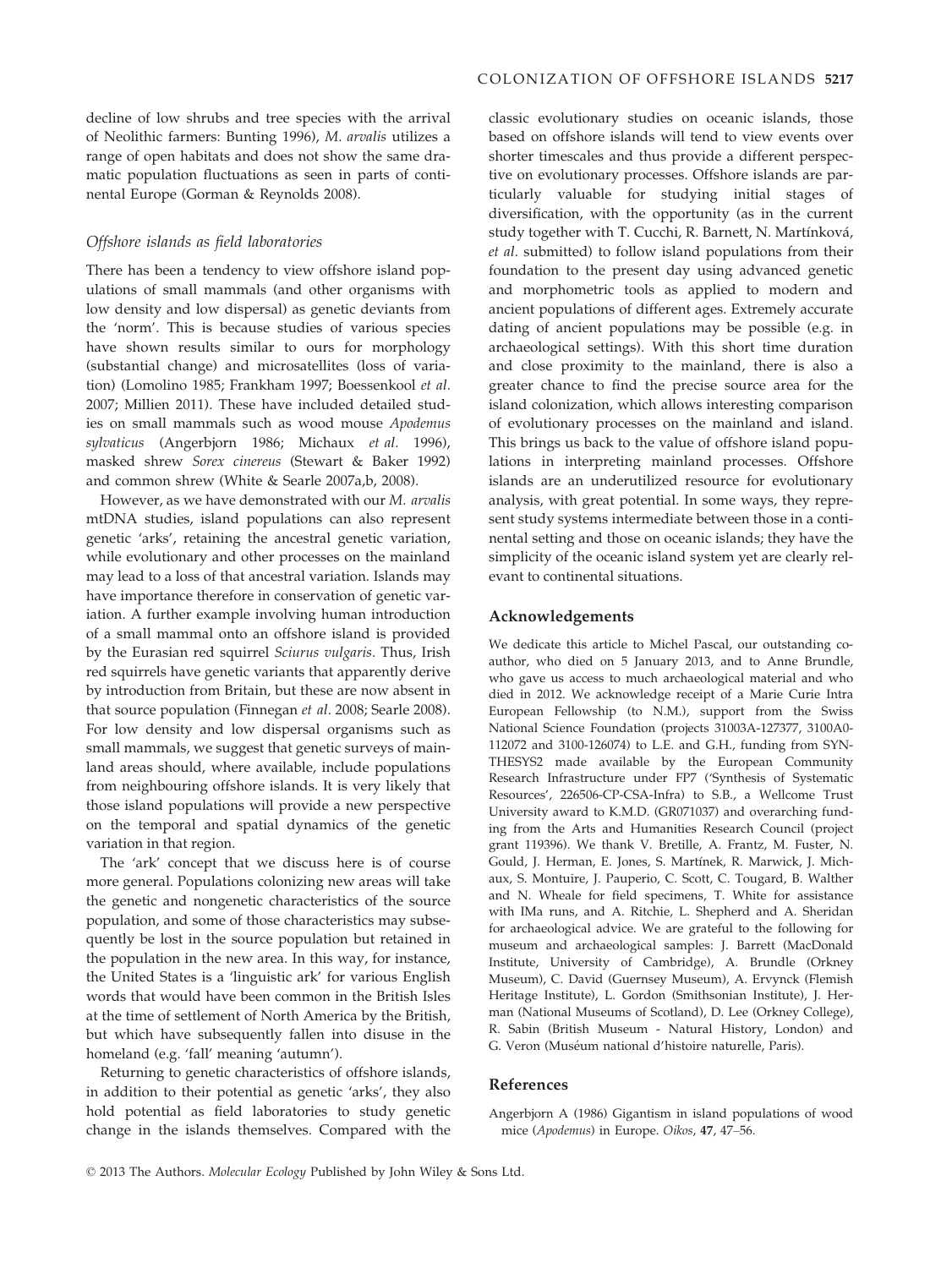- Bandelt HJ, Forster P, Röhl A (1999) Median-joining networks for inferring intraspecific phylogenies. Molecular Biology and Evolution, 16, 37–48.
- Barnes I, Matheus P, Shapiro B, Jensen D, Cooper A (2002) Dynamics of Pleistocene population extinctions in Beringian brown bears. Science, 295, 2267–2270.
- Beirne BP (1952) The Origin and History of the British Fauna. Methuen, London.
- Berry RJ (1996) Small mammal differentiation on islands. Philosophical Transactions of the Royal Society of London. B, Biological Sciences, 351, 753–764.
- Berry RJ (2000) Orkney Nature. Poyser, London.
- Berry RJ, Rose FEN (1975) Islands and the evolution of Microtus arvalis (Microtinae). Journal of Zoology, 177, 395–409.
- Boessenkool S, Taylor SS, Tepolt CK, Komdeur J, Jamieson IG (2007) Large mainland populations of South Island robins retain greater genetic diversity than offshore island refuges. Conservation Genetics, 8, 705–714.
- Bookstein FL (1997) Landmark methods for forms without landmarks: morphometrics of group differences in outline shape. Medical Image Analysis, 1, 225–243.
- Borkowska A, Ratkiewicz M (2008) Sex-related spatial structure and effective population size in the common vole, Microtus arvalis, as revealed by mtDNA analysis. Annales Zoologici Fennici, 45, 255–262.
- Bowen DQ, Phillips FM, McCabe AM, Knutz PC, Sykes GA (2002) New data for the last glacial maximum in Great Britain and Ireland. Quaternary Science Reviews, 21, 89–101.
- Broodbank C (2006) The origins and early development of Mediterranean maritime activity. Journal of Mediterranean Archaeology, 19, 199–230.
- de Bruyn M, Hoelzel AR, Carvalho GR, Hofreiter M (2011) Faunal histories from Holocene ancient DNA. Trends in Ecology and Evolution, 26, 405–413.
- Bunting MJ (1996) The development of heathland in Orkney, Scotland: pollen records from Loch of Knitchen (Rousay) and Loch of Torness (Hoy). The Holocene, 6, 193–212.
- Chan YF, Jones FC, McConnell E et al. (2012) Parallel selection mapping using artificially selected mice reveals body weight control loci. Current Biology, 22, 794–800.
- Corbet GB (1961) Origin of British insular races of small mammals and of Lusitanian fauna. Nature, 191, 1037–1040.
- Corbet GB (1986) Temporal and spatial variation of dental pattern in the voles, Microtus arvalis, of the Orkney Islands. Journal of Zoology, 208, 395–402.
- Currant A, Jacobi R (2001) A formal mammalian biostratigraphy for the Late Pleistocene of Britain. Quaternary Science Reviews, 20, 1707–1716.
- Cyprien AL, Visset L, Carcaud N (2004) Evolution of vegetation landscapes during the Holocene in the central and downstream Loire basin (Western France). Vegetation History and Archaeobotany, 13, 181–196.
- Delattre P, Giraudoux P, Baudry J et al. (1992) Land use patterns and types of common vole (Microtus arvalis) population kinetics. Agriculture, Ecosystems & Environment, 39, 153–168.
- DeWoody JA, Chesser RK, Baker RJ (1999) A translocated mitochondrial cytochrome b pseudogene in voles (Rodentia: Microtus). Journal of Molecular Evolution, 48, 380–382.
- Drummond AJ, Rambaut A (2007) BEAST: Bayesian evolutionary analysis by sampling trees. BMC Evolutionary Biology, 7, 214.
- Drummond AJ, Ho SYW, Phillips MJ, Rambaut A (2006) Relaxed phylogenetics and dating with confidence. PLoS Biology, 4, e88.
- Ehlers J, Gibbard PL (2004) Quaternary Glaciations Extent and Chronology. Part I: Europe. Elsevier, Amsterdam.
- Emerson BC (2002) Evolution on oceanic islands: molecular phylogenetic approaches to understanding pattern and process. Molecular Ecology, 11, 951–966.
- Excoffier L, Laval G, Schneider S (2005) Arlequin (version 3.0): an integrated software package for population genetics data analysis. Evolutionary Bioinformatics Online, 1, 47–50.
- Fink S, Fischer MC, Excoffier L, Heckel G (2010) Genomic scans support repetitive continental colonization events during the rapid radiation of voles (Rodentia: Microtus): the utility of AFLPs versus mitochondrial and nuclear sequence markers. Systematic Biology, 59, 548–572.
- Finnegan LA, Edwards CJ, Rochford JM (2008) Origin of, and conservation units in, the Irish red squirrel (Sciurus vulgaris) population. Conservation Genetics, 9, 1099–1109.
- Frankham R (1997) Do island populations have less genetic variation than mainland populations? Heredity, 78, 311–327.
- Fu YX (1997) Statistical tests of neutrality of mutations against population growth, hitchhiking and background selection. Genetics, 147, 915–925.
- Gorman ML, Reynolds P (2008) Orkney and Guernsey vole. In: Mammals of the British Isles: Handbook, 4th edn (eds Harris S, Yalden DW), pp. 107–110. The Mammal Society, Southampton.
- Goudet J (1995) FSTAT (Version 1.2): a computer program to calculate F-statistics. Journal of Heredity, 86, 485–486.
- Grant PR (ed.) (2008) Evolution on Islands. Oxford University Press, Oxford.
- Hall TA (1999) BioEdit: a user-friendly biological sequence alignment editor and analysis program for Windows 95/98/ NT. Nucleic Acid Symposium Series, 41, 95-98.
- Haynes S, Jaarola M, Searle JB (2003) Phylogeography of the common vole (Microtus arvalis) with particular emphasis on the colonization of the Orkney archipelago. Molecular Ecology, 12, 951–956.
- Heckel G, Burri R, Fink S, Desmet JF, Excoffier L (2005) Genetic structure and colonization processes in European populations of the common vole, Microtus arvalis. Evolution, 59, 2231–2242.
- Hedges REM, Housley RA, Law IA, Perry C, Gowlett JAJ (1987) Radiocarbon dates from the Oxford AMS system: archaeometry datelist 6. Archaeometry, 29, 289–306.
- Herman JS, Searle JB (2011) Post-glacial partitioning of mitochondrial genetic variation in the field vole. Proceedings of the Royal Society. B, Biological Sciences, 278, 3601–3607.
- Hey J, Nielsen R (2007) Integration within the Felsenstein equation for improved Markov chain Monte Carlo methods in population genetics. Proceedings of the National Academy of Sciences USA, 104, 2785–2790.
- Ho SYW, Larson G (2006) Molecular clocks: when times are a-changin'. Trends in Genetics, 22, 79–83.
- Ho SYW, Lanfear R, Phillips MJ et al. (2011) Bayesian estimation of substitution rates from ancient DNA sequences with low information content. Systematic Biology, 60, 366–375.
- Hofreiter M, Munzel S, Conard NJ et al. (2007) Sudden replacement of cave bear mitochondrial DNA in the late Pleistocene. Current Biology, 17, R122–R123.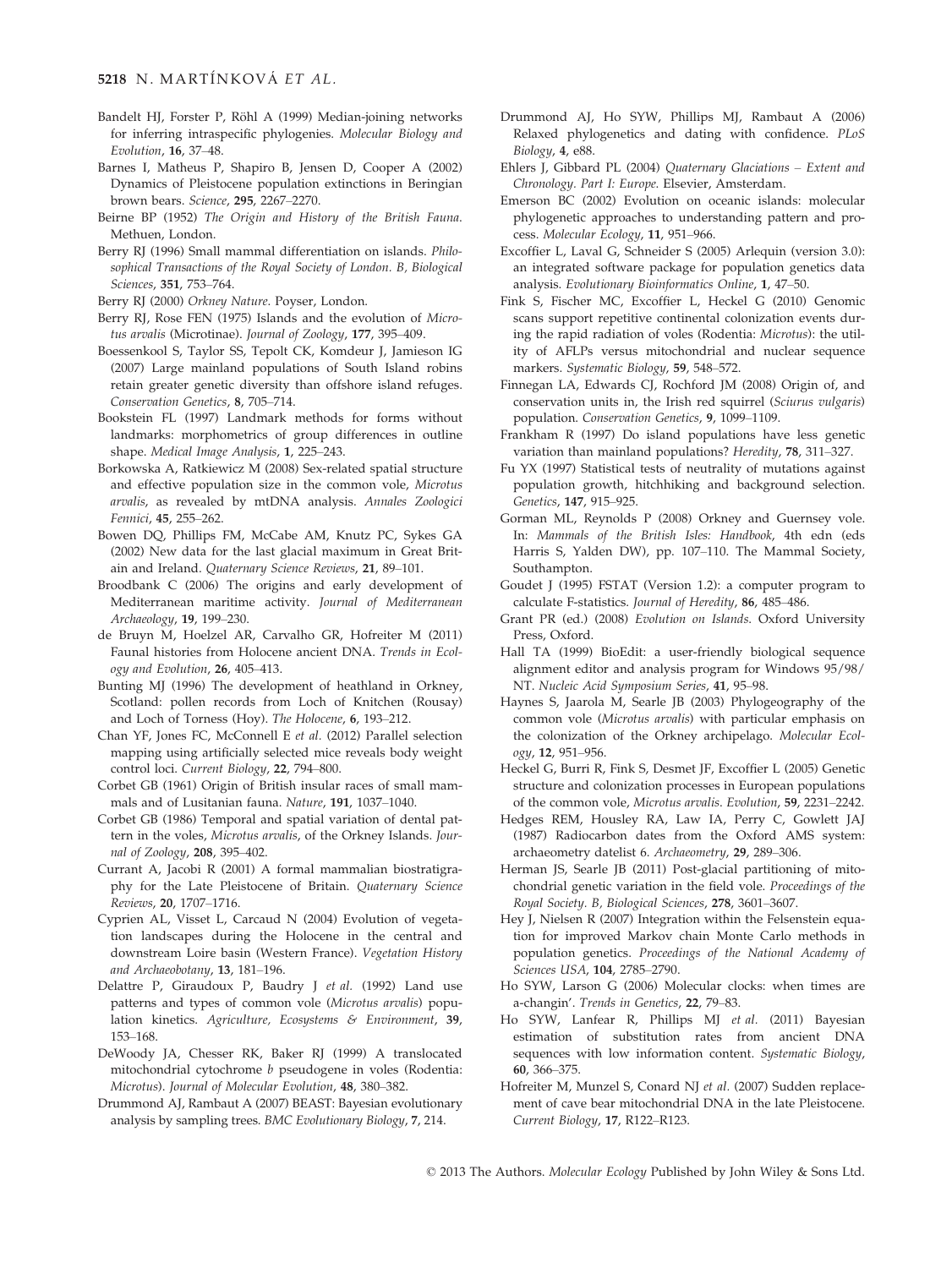- Jaarola M, Martínková N, Gündüz İ et al. (2004) Molecular phylogeny of the speciose vole genus Microtus (Arvicolinae, Rodentia) inferred from mitochondrial DNA sequences. Molecular Phylogenetics and Evolution, 33, 647–663.
- Jaarola M, Ashford RT, Ratkiewicz M, Brunhoff C, Borkowska A (2007) Isolation and characterization of polymorphic microsatellite loci in the field vole, Microtus agrestis, and their cross-utility in the common vole, Microtus arvalis. Molecular Ecology Notes, 7, 1029–1031.
- Klingenberg CP (2011) MorphoJ: an integrated software package for geometric morphometrics. Molecular Ecology Resources, 11, 353–357.
- Lachaise D, Harry M, Solignac M et al. (2000) Evolutionary novelties in islands: Drosophila santomea, a new melanogaster sister species from Sao Tome. Proceedings of the Royal Society of London. B, Biological Sciences, 267, 1487–1495.
- Lee DHJ, Woodward NL (2009) Links House, Stronsay, Orkney (Phase III). Data Structure Report, ORCA.
- Lomolino MV (1985) Body size of mammals on islands the island rule reexamined. American Naturalist, 125, 310–316.
- Marshall DC (2010) Cryptic failure of partitioned Bayesian phylogenetic analyses: lost in the land of long trees. Systematic Biology, 59, 108–117.
- Martin Y, Gerlach G, Schlötterer C, Meyer A (2000) Molecular phylogeny of European muroid rodents based on complete cytochrome b sequences. Molecular Phylogenetics and Evolution, 16, 37–47.
- Martínková N, Moravec J (2012) Multilocus phylogeny of arvicoline voles (Arvicolini, Rodentia) shows small tree terrace size. Folia Zoologica, 61, 254-267.
- Martínková N, McDonald RA, Searle JB (2007) Stoats (Mustela erminea) provide evidence of natural overland colonization of Ireland. Proceedings of the Royal Society. B, Biological Sciences, 274, 1387–1393.
- Matisoo-Smith E, Robins JH (2004) Origins and dispersals of Pacific peoples: evidence from mtDNA phylogenies of the Pacific rat. Proceedings of the National Academy of Sciences USA, 101, 9167–9172.
- Michaux JR, Libois R, Fons R (1996) Différenciation génétique et morphologique du mulot, Apodemus sylvaticus, dans le bassin méditerranéen occidental. Vie Milieu, 46, 193-203.
- Millien V (2011) Mammals evolve faster on smaller islands. Evolution, 65, 1935–1944.
- Morrison ML, Block WM, Jehl JR Jr, Hall LS (1992) Terrestrial vertebrates of the Mono Lake Islands, California. Great Basin Naturalist, 52, 328–334.
- Navascués M, Emerson BC (2009) Elevated substitution rate estimates from ancient DNA: model violation and bias of Bayesian methods. Molecular Ecology, 18, 4390–4397.
- Nei M (1987) Molecular Evolutionary Genetics. Colombia University Press, New York.
- Nichols C, Herman J, Gaggiotti OE et al. (2007) Genetic isolation of a now extinct population of bottlenose dolphins (Tursiops truncatus). Proceedings of the Royal Society. B, Biological Sciences, 274, 1611–1616.
- Niethammer J, Krapp F (1982) Microtus arvalis (Pallas, 1779) Feldmaus. In: Handbuch der Säugetiere Europas 2 (1). Rodentia: II (eds Niethammer J, Krapp F), pp. 284–318. Akademische Verlagsgesellschaft, Wiesbaden.
- Nylander JAA (2004) MrModeltest v2. Evolutionary Biology Centre, Uppsala University, Uppsala.
- Pergams ORW, Barnes WM, Nyberg D (2003) Rapid change in mouse mitochondrial DNA. Nature, 423, 397.
- Posada D, Crandall KA (1998) MODELTEST: testing the model of DNA substitution. Bioinformatics, 14, 817–818.
- R Development Core Team (2011) R: A Language and Environment for Statistical Computing. Retrieved from http://www. r-project.org
- Rackham O (1998) Implications of historical ecology for conservation. In: Conservation Science and Action (ed. Sutherland W), pp. 152–175. Blackwell, Oxford.
- Rambaut A, Drummond AJ (2007) Tracer v1.4. University of Oxford, Oxford.
- Rambaut A, Ho SYW, Drummond AJ, Shapiro B (2009) Accommodating the effect of ancient DNA damage on inferences of demographic histories. Molecular Biology and Evolution, 26, 245–248.
- Ramos-Onsins SE, Rozas J (2002) Statistical properties of new neutrality tests against population growth. Molecular Biology and Evolution, 19, 2092–2100.
- Reimer PJ, Baillie MGL, Bard E et al. (2004) IntCal04 terrestrial radiocarbon age calibration, 0-26 cal kyr BP. Radiocarbon, 46, 1029–1058.
- Rice WR (1989) Analyzing tables of statistical tests. Evolution, 43, 223–225.
- Ritchie A (2001) Knap of Howar, Papa Westray. Discovery and Excavation in Scotland, 2000, 124–125.
- Rogers AR, Harpending H (1992) Population growth makes waves in the distribution of pairwise genetic differences. Molecular Biology and Evolution, 9, 552–569.
- Rohlf FJ (2010a) TpsDig 2-Thin Plate Spline Digitizer. Ecology & Evolution, State University at Stony Brook, New York.
- Rohlf FJ (2010b) TpsRelw 1.49-Thin Plate Spline Relative Warp. Ecology & Evolution, State University at Stony Brook, New York.
- Ronquist F, Huelsenbeck JP (2003) MrBayes 3: Bayesian phylogenetic inference under mixed models. Bioinformatics, 19, 1572–1574.
- Rozas J, Sanchez-DelBarrio JC, Messeguer X, Rozas R (2003) DnaSP, DNA polymorphism analyses by the coalescent and other methods. Bioinformatics, 19, 2496–2497.
- Schulting RA, Sheridan A, Crozier R, Murphy E (2010) Revisiting Quanterness: new AMS dates and stable isotope data from an Orcadian chamber tomb. Proceedings of the Society of Antiquaries of Scotland, 140, 1–50.
- Searle JB (2008) The genetics of mammalian invasions: a review. Wildlife Research, 35, 185–192.
- Shenbrot GI, Krasnov BR (2005) An Atlas of the Geographic Distribution of the Arvicoline Rodents of the World (Rodentia, Muridae: Arvicolinae). Pensoft Publishers, Sofia, Moscow.
- Simpson GG (1940) Mammals and land bridges. Journal of the Washington Academy of Sciences, 30, 137–163.
- Stamatakis A (2006) RAxML-VI-HPC: Maximum likelihoodbased phylogenetic analyses with thousands of taxa and mixed models. Bioinformatics, 22, 2688–2690.
- Stewart DT, Baker AJ (1992) Genetic differentiation and biogeography of the masked shrew in Atlantic Canada. Canadian Journal of Zoology, 70, 106–114.
- Stuiver M, Reimer PJ (1993) Extended 14C database and revised CALIB radiocarbon calibration program. Radiocarbon, 35, 215–230.

© 2013 The Authors. Molecular Ecology Published by John Wiley & Sons Ltd.